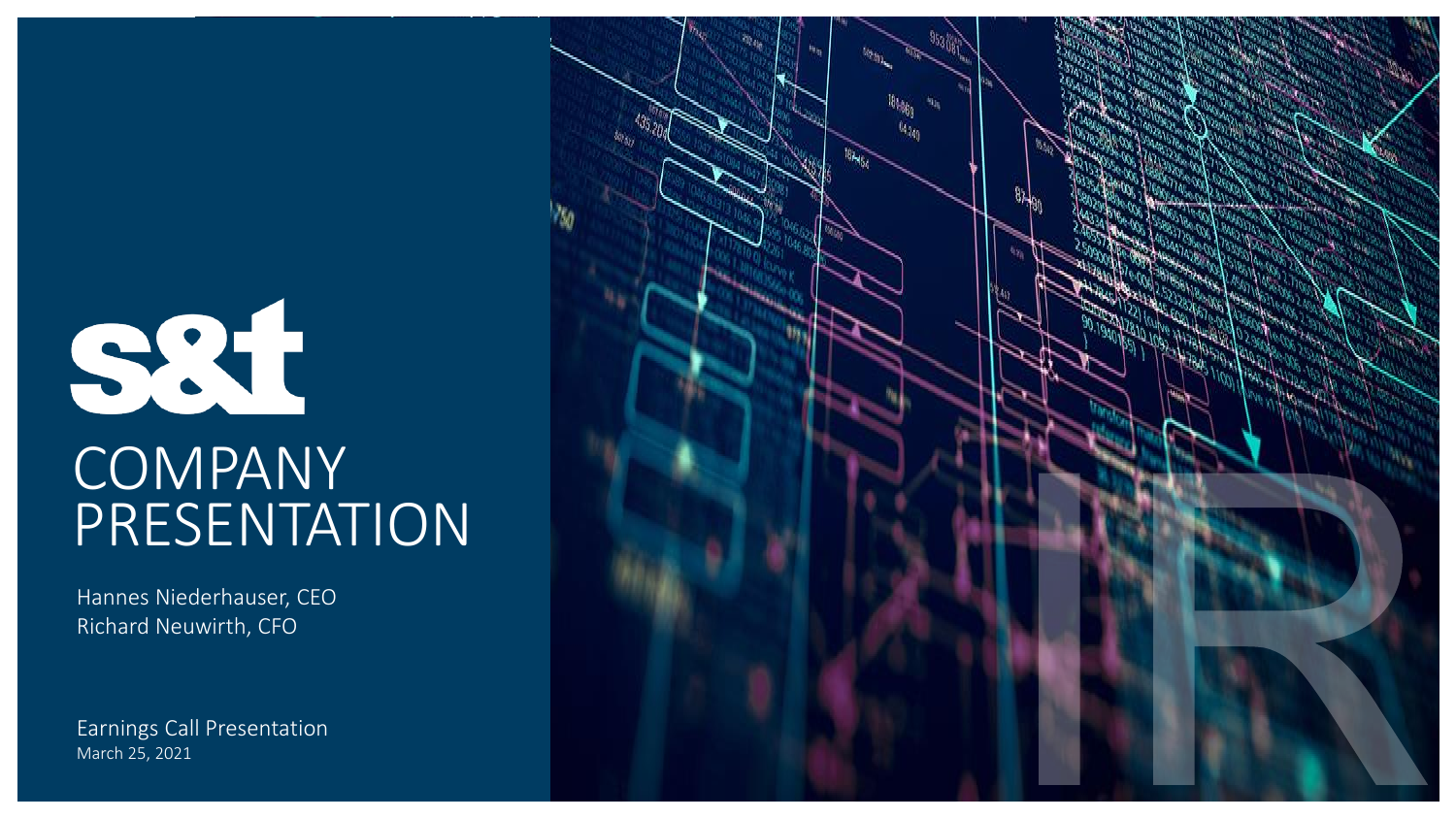

### S&T AT A GLANCE



Revenues in % of S&T Group total revenues based on location of revenue generating S&T subsidiary

\*\* Source: IMS Report, ABI Research, Oracle, Markets and Markets Analysis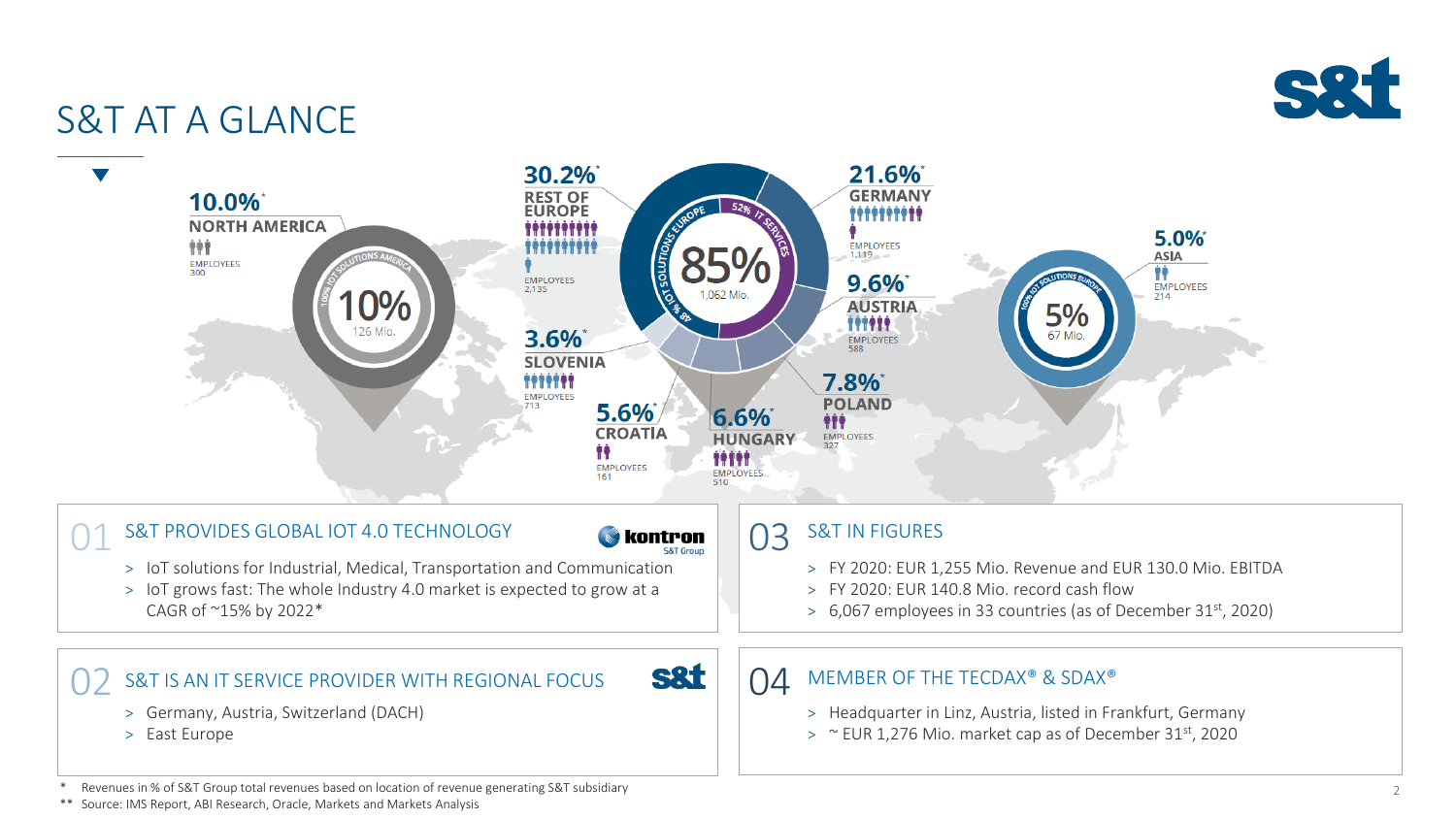### HIGH- AND LOWLIGHTS



- › FY 2020
	- › Revenue growth of 11.7% to EUR 1,254.8 Mio. (~50% organic)
	- $\rightarrow$  EBITDA increased by  $\sim$  16% to EUR 130.0 Mio. (2019: 111.7 Mio.)
	- › All-time high op. cashflow of EUR 140.8 Mio. (2019: 83.4 Mio.)
- › Business model resilient to Covid-19-Pandemic
- › EUR 33 Mio. in share buyback since 2019
- › Guidance 2021:
	- $\angle$  Revenue > EUR 1,400 Mio.
	- $\rightarrow$  EBITDA > EUR 140 Mio.
	- › EPS ~ 1 EUR

- › Avionics business down by 50%
- › USD lost 9.2% in value vs EUR
- › 6,37% reported short positions (by 3/2021)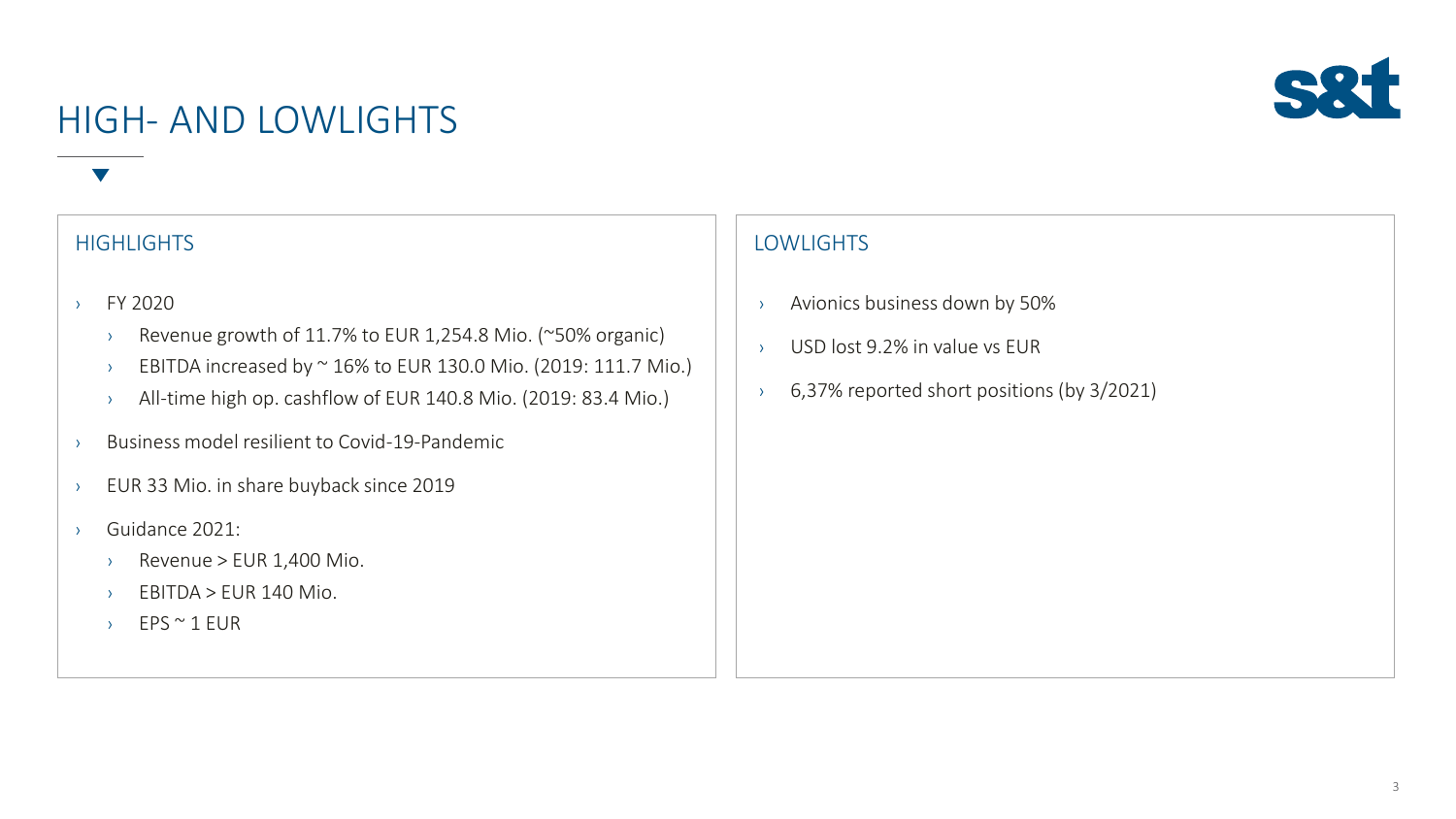### FY 2020 GOOD RESULTS IN ALL PARAMETERS







#### GROSS PROFIT (in EUR Mio.)



#### EBITDA (in EUR Mio.)



#### NET INCOME AFTER NCI



#### OPERATING CASH FLOW (in EUR Mio.)



#### CASH AND CASH EQUIVALENTS

(in EUR Mio.)



31.12.2019 | 31.12.2020

S&T exceeded its initial FY 2020 Revenue and EBITDA guidance and improved its operating Cash flow significantly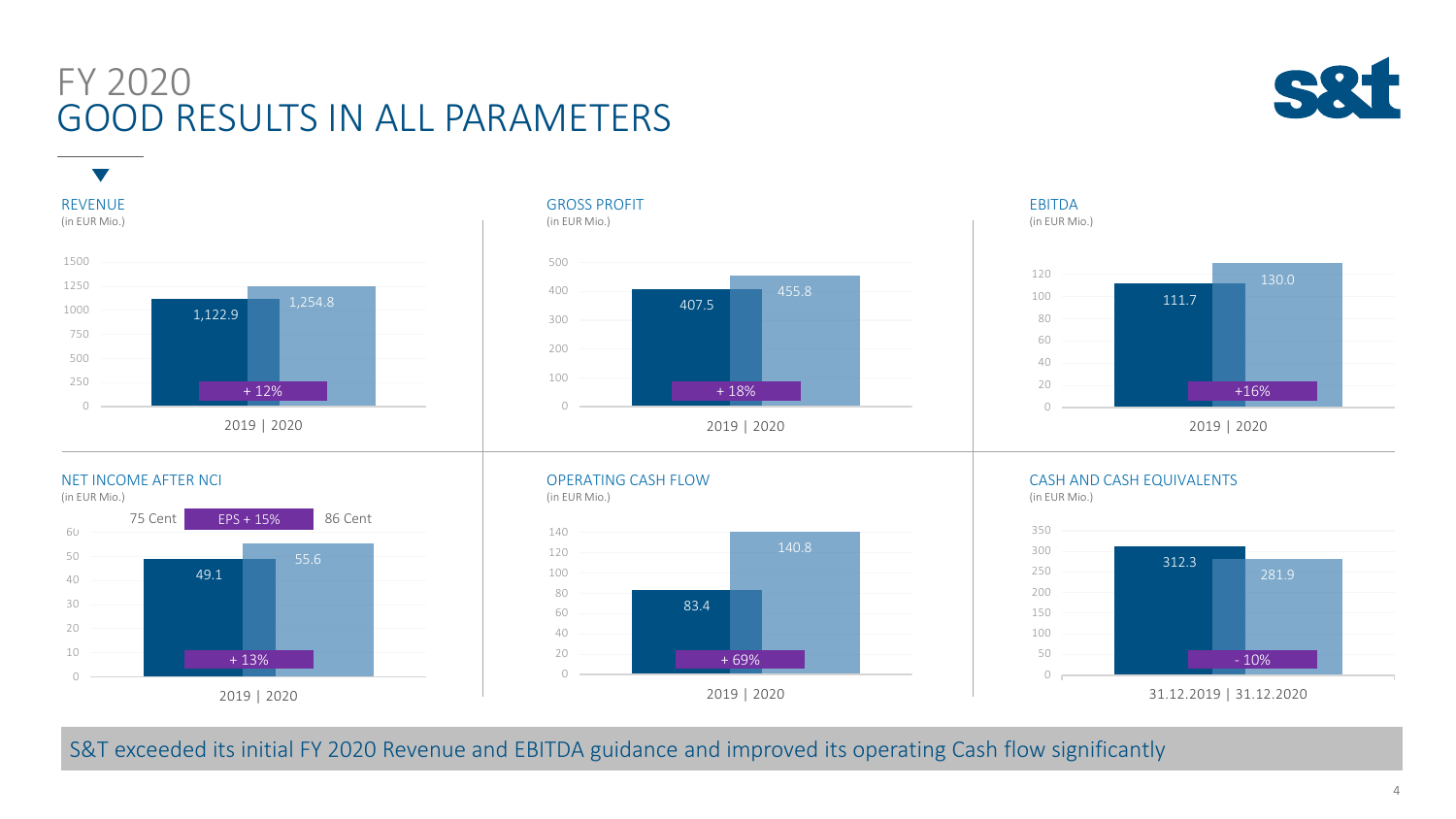

### IT SERVICES



#### Target: improve EBITDA margin to > 10% (mix of IoT and service revenue)

\* 3 rd Party revenue including intercompany revenue

EBITDA before charged management fees from S&T AG (part of IT Services Segment); EBITDA after management fees: MEUR 49.6 (FY 2020), MEUR 34.1 (FY 2019)

\*\*\* HQ-fee adjusted EBITDA in % of external revenue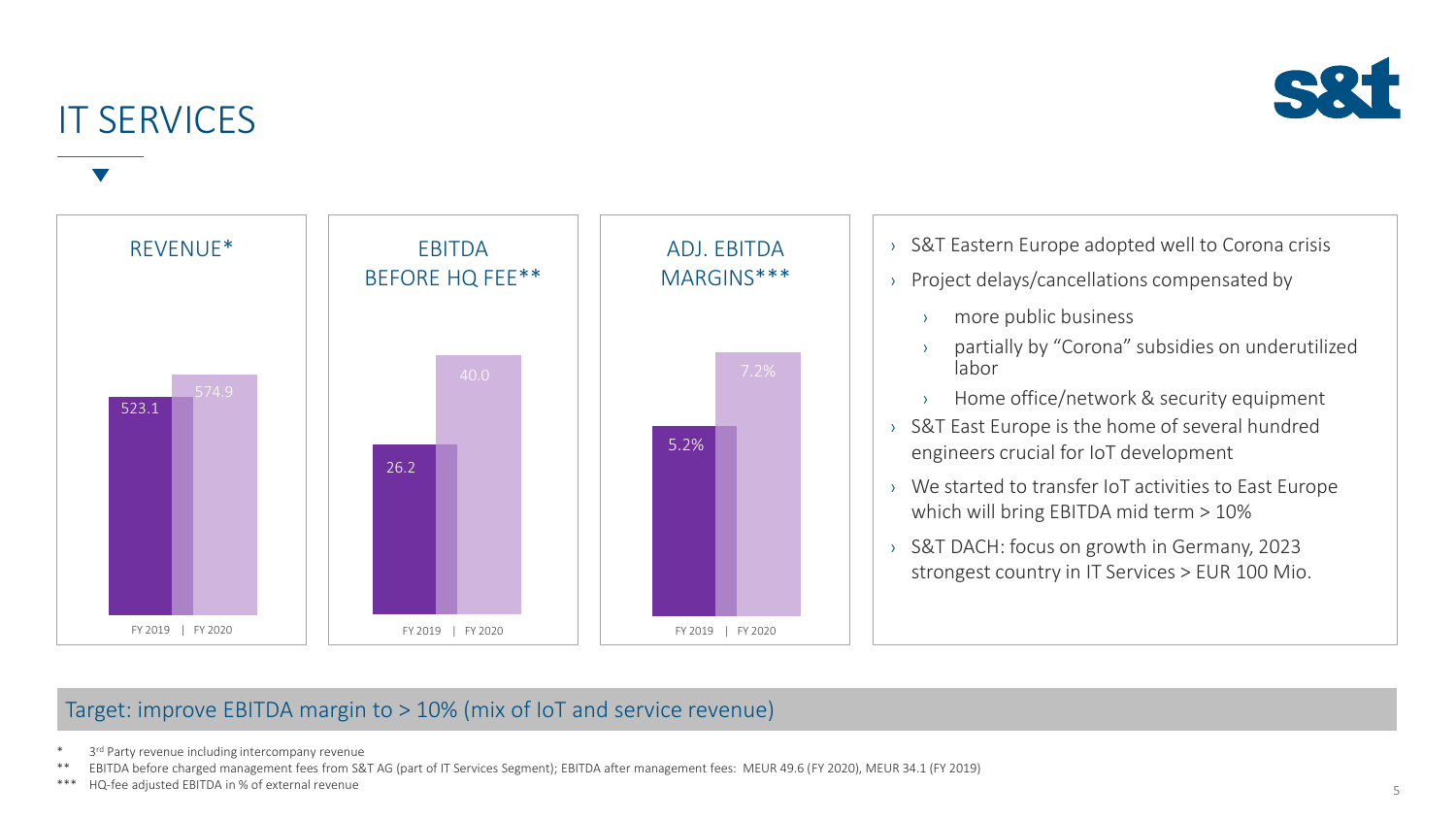

### IOT SOLUTIONS EUROPE



#### "IoT Solutions Europe" segment is major profit driver of S&T Group

\* 3 rd Party revenue including intercompany revenue

\*\* EBITDA before charged management fees from S&T AG (part of IT Services Segment); EBITDA after management fees: MEUR 66.4 (FY 2020), MEUR 68.2 (FY 2019)

\*\*\* HQ-fee adjusted EBITDA in % of external revenue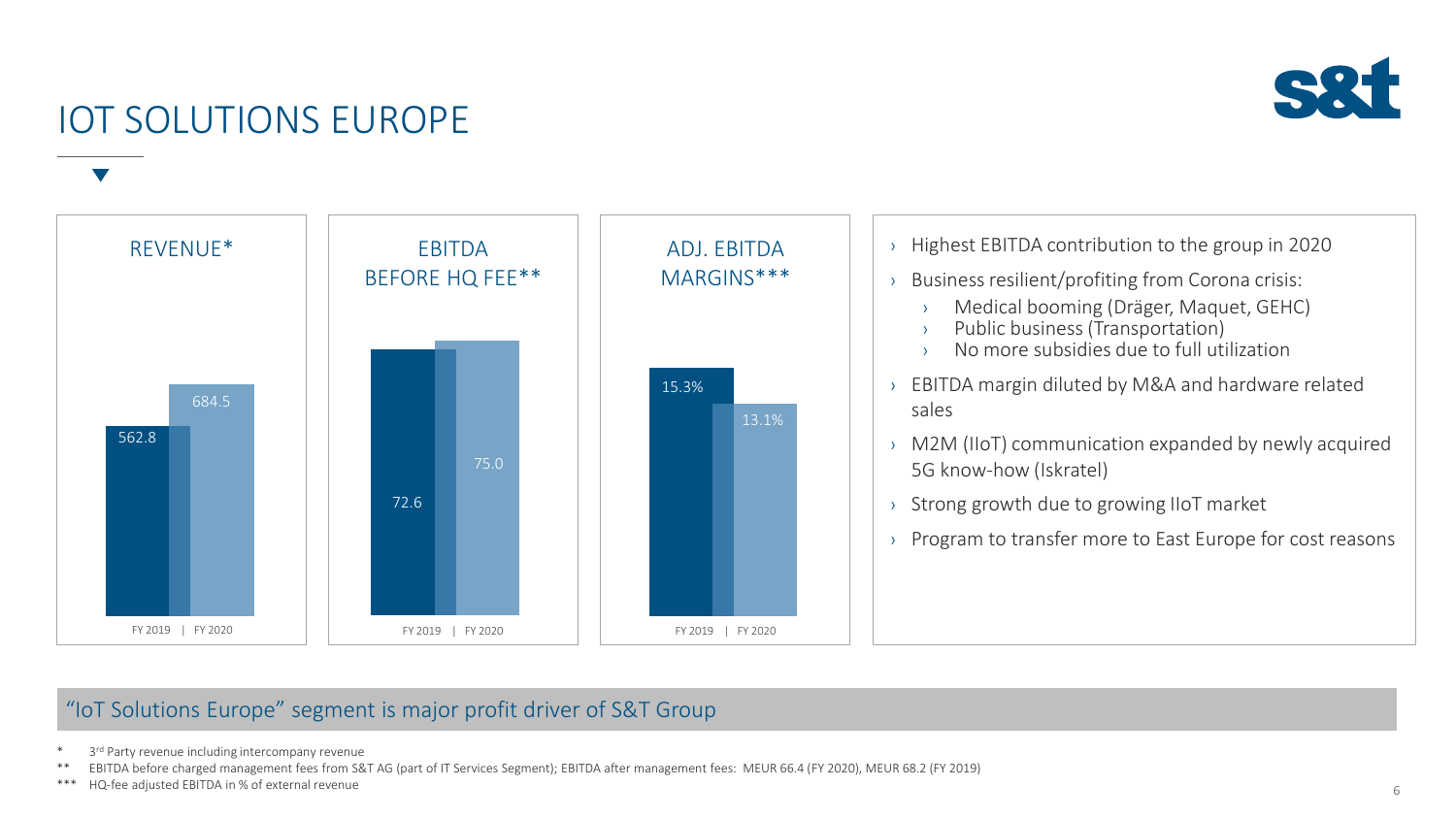

### IOT SOLUTIONS AMERICA



#### Restructuring of "IoT Solutions America" completed | ~ 15% organic growth expected in 2021

\* 3 rd Party revenue including intercompany revenue

\*\* EBITDA before charged management fees from S&T AG (part of IT Services Segment); EBITDA after management fees: MEUR 14.1 (FY 2020), MEUR 9.4 (FY 2019)

\*\*\* HQ-fee adjusted EBITDA in % of external revenue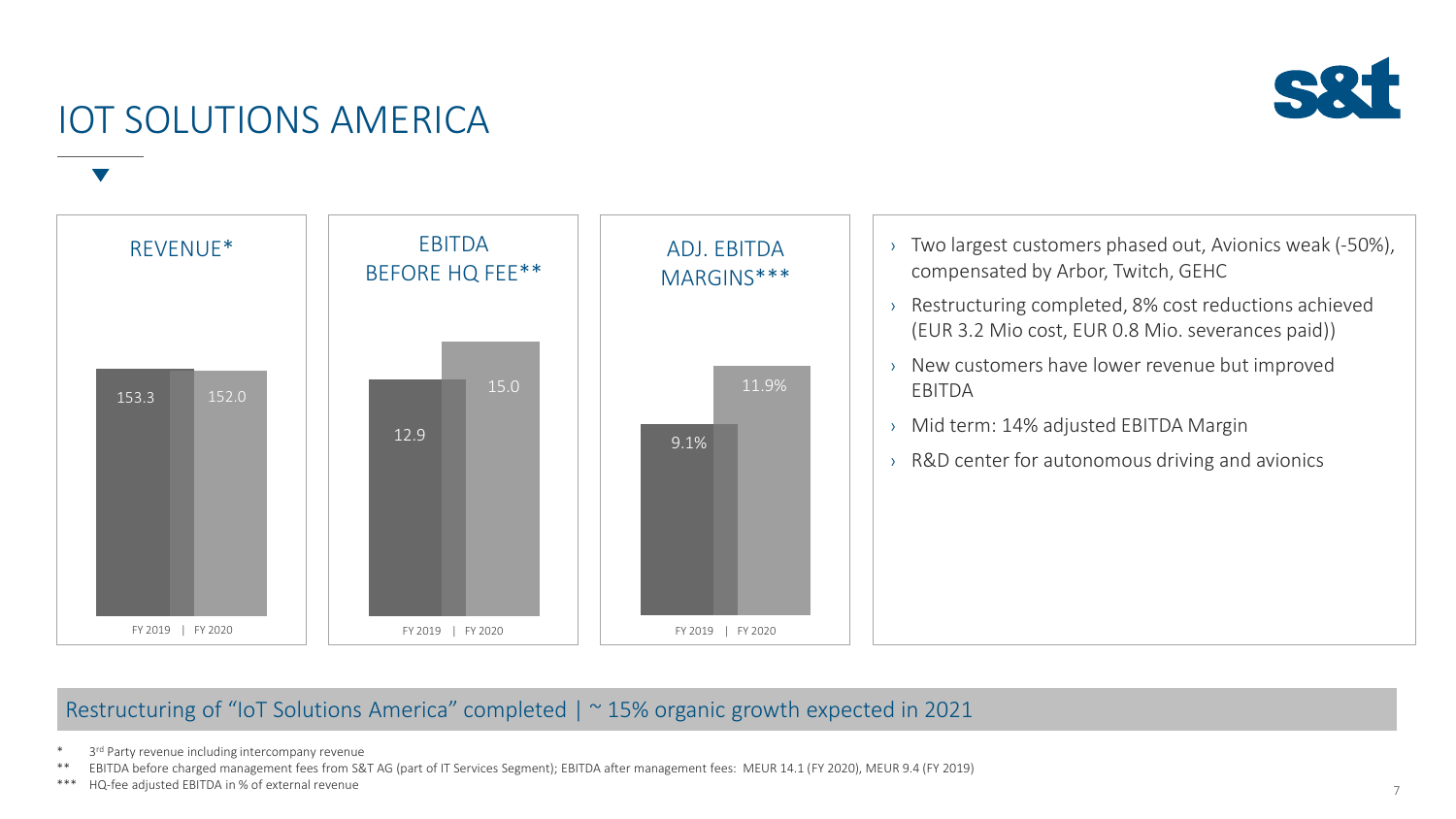

### S&T GROUP BALANCE SHEET

| Mio. EUR                              | 31.12.2020 | 31.12.2019 |                                            | 31.12.2020 | 31.12.2019 |
|---------------------------------------|------------|------------|--------------------------------------------|------------|------------|
| <b>NON-CURRENT ASSETS</b>             | 506,0      | 457,2      | <b>CAPITAL AND RESERVES</b>                | 498,5      | 385,1      |
| <b>Fixed Assets</b>                   | 469,3      | 422,8      | Equity                                     | 409,5      | 385,1      |
| as of Property, plant and equipment   | 135,1      | 99,8       | as of Treasury shares                      | $-26,2$    | $-14,6$    |
| as of Goodwill                        | 199,5      | 194,4      | <b>NON-CURRENT LIABILITIES</b>             | 353,8      | 331,8      |
| Other Assets                          | 36,6       | 34,4       | Long-term loans and borrowings             | 218,8      | 220,0      |
| <b>CURRENT ASSETS</b>                 | 740,7      | 768,5      | Other Non-Current Liabilities              | 135,0      | 111,8      |
| Inventories                           | 159,9      | 146,8      | <b>CURRENT LIABILITIES</b>                 | 483,4      | 508,8      |
| Trade receivables                     | 204,5      | 212,1      | Trade payables                             | 210,0      | 205,0      |
| <b>Contract Assets from Customers</b> | 23,6       | 27,2       | <b>Contract Liabilities from Customers</b> | 69,7       | 60,0       |
| Cash and cash equivalents             | 281,9      | 312,3      | Short-term loans and borrowings            | 42,8       | 62,8       |
| Other receivables and prepayments     | 70,9       | 70,1       | Other Current Liabilities                  | 160,9      | 181,1      |
| <b>Total Assets</b>                   | 1.246,6    | 1.225,7    | <b>Total Liabilities &amp; Equity</b>      | 1.246,6    | 1.225,7    |

|                                            | 31.12.2020 | 31.12.2019 |
|--------------------------------------------|------------|------------|
| <b>CAPITAL AND RESERVES</b>                | 498,5      | 385,1      |
| Equity                                     | 409,5      | 385,1      |
| as of Treasury shares                      | $-26,2$    | $-14,6$    |
| <b>NON-CURRENT LIABILITIES</b>             | 353,8      | 331,8      |
| Long-term loans and borrowings             | 218,8      | 220,0      |
| Other Non-Current Liabilities              | 135,0      | 111,8      |
| <b>CURRENT LIABILITIES</b>                 | 483,4      | 508,8      |
| Trade payables                             | 210,0      | 205,0      |
| <b>Contract Liabilities from Customers</b> | 69,7       | 60,0       |
| Short-term loans and borrowings            | 42,8       | 62,8       |
| <b>Other Current Liabilities</b>           | 160,9      | 181,1      |
| <b>Total Liabilities &amp; Equity</b>      | 1.246,6    | 1.225,7    |
|                                            |            |            |
| <b>Equity Ratio</b>                        | 32,8%      | 31,4%      |
| Net Cash/Net Debt*                         | 20,3       | 29,5       |
| > Working Capital excluding IFRS 15**      | 154,3      | 153,9      |

#### Cash represents 23% of Total Assets | Net Cash position remains despite share buy backs and major M&A activities in 2020

Definition Net Cash: Cash and cash equivalents less non-current and current financing liabilities (excl. liabilities from leasing according to IFRS 16)

\*\* Definition Working Capital: Inventories plus trade receivables less trade payables (excl. IFRS 15 contract assets and liabilities)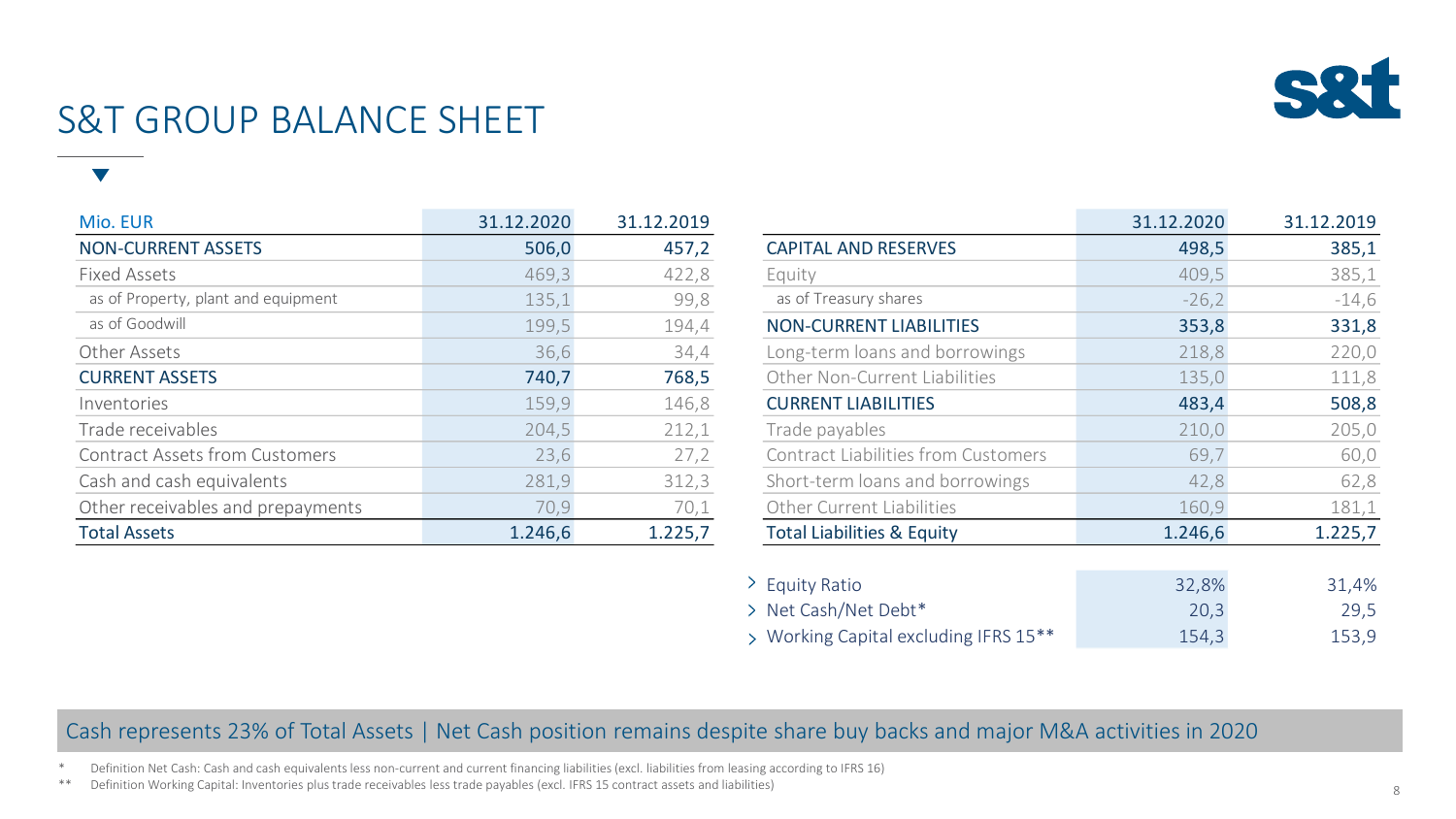### PEC PROGRAM IMPROVE CASH CONVERSION AND WORKING CAPITAL



OPERATING CASH FLOW (IN EUR MIO.) PEC DEGREEMENT 140.8 83.4 61.4 44.9 35.5 26.7 2015 2016 2017 2018 2019 2020

| <b>KPI DEVELOPMENT</b><br>(IN EUR MIO.) |                         |                         |                         |
|-----------------------------------------|-------------------------|-------------------------|-------------------------|
| in EUR Mio.                             | 2018                    | 2019                    | 2020                    |
| Revenue                                 | 990                     | 1,123                   | 1,255                   |
| Inventory                               | 74 days<br>$(131$ Mio.) | 73 days<br>$(147$ Mio.) | 68 days<br>$(160$ Mio.) |
| A/R                                     | 75 days<br>$(202$ Mio.) | 69 days<br>$(212$ Mio.) | 59 days<br>$(205$ Mio.) |
| Factoring                               | 56 Mio. (20%)           | 63 Mio. (23%)           | 77 Mio. (26%)           |



#### MID-TERM TARGETS

- › Operational cash flow to grow in line with EBITDA
	- › op. cash flow > 75% of EBITDA
- › IoT Segments have higher Working Capital need
	- › despite higher share of IoT, decrease Working Capital to 10%
- › Strong operating cash flow in of EUR 140.8 Mio. in FY 2020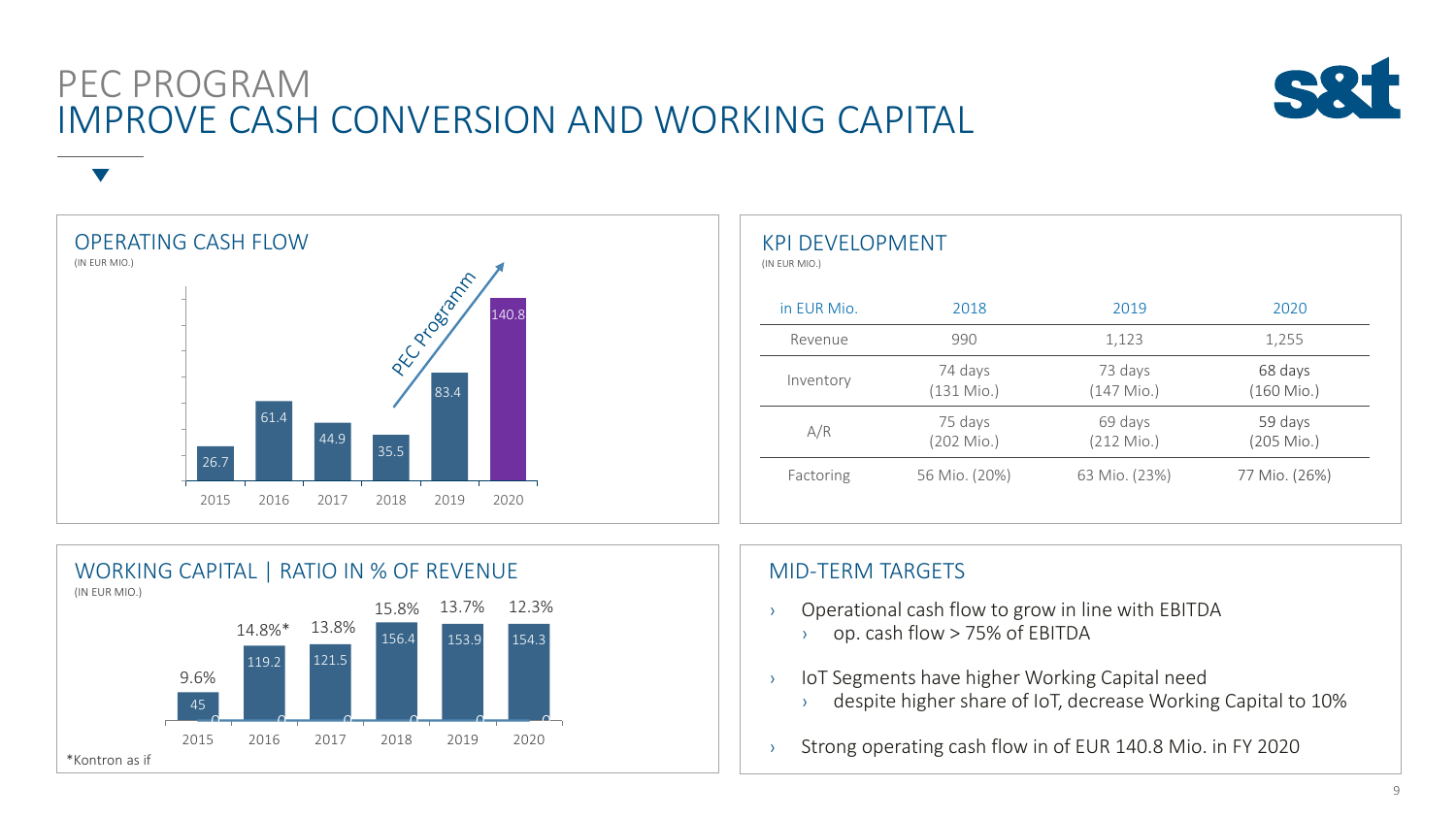### INCREASE TRANSPARENCY ADDITIONAL DISCLOSURES 2020

 $\blacktriangledown$ 



| <b>IN TEUR</b> | <b>EBIT ADJUSTMENTS</b>                                                |
|----------------|------------------------------------------------------------------------|
| 68,578         | <b>STATED EBIT</b>                                                     |
| $-182$         | <b>FX losses</b>                                                       |
| $-414$         | One-off M&A expenses                                                   |
| $-2,508$       | Expenses stock options for 2021-2023 years (all recognized in 2020)    |
| 5,911          | Corona subsidies (reducing under-utilization effects in lockdowns)     |
| $-3,220$       | Reengineering costs supply chain (Corona)                              |
| 1,839          | Bad will Iskratel                                                      |
| $-840$         | Restructuring costs North America                                      |
| 4,610          | Release conditional purchase price liability                           |
| $-2,416$       | Write-off associated with conditional purchase price                   |
| $-573$         | Extraordinary write-offs                                               |
| 2,207          | ONE TIME PROFIT EFFECTS                                                |
| 17,602         | <b>R&amp;D Capitalization</b>                                          |
| $-12,649$      | <b>R&amp;D Amortization</b>                                            |
| 4,953          | <b>IMPACT R&amp;D CAPITALIZATION</b>                                   |
| $-5,908$       | P&L effective changes in accruals (see next slide for further details) |
| 67,326         | <b>ADJUSTED EBIT</b>                                                   |
| $-13,147$      | <b>PPA Amortization</b>                                                |
| 80,472         | <b>ADJUSTED EBIT BEFORE PPA</b>                                        |
|                |                                                                        |

| 121,591   | <b>ADJUSTED OP. CASHFLOW</b>                                       |
|-----------|--------------------------------------------------------------------|
| -840      | Restructuring costs North America                                  |
| $-3,220$  | Reengineering costs supply chain (Corona)                          |
| 5,911     | Corona subsidies (reducing under-utilization effects in lockdowns) |
| $-414$    | One-off M&A expenses                                               |
| $-14,558$ | Increase in A/R factored from 31.12.2019 to 31.12.2020             |
| $-6,100$  | Op. CF contribution from M&A in 2020 (Iskratel/CITYCOMP)           |
| 140,812   | <b>STATED OP. CASHFLOW</b>                                         |
| IN TEUR   | OP. CASHFLOW ADJUSTMENTS                                           |
|           |                                                                    |

| <b>ORGANIC GROWTH</b> |           |           |  |
|-----------------------|-----------|-----------|--|
| in TEUR               | 2019      | 2020      |  |
| Stated revenue        | 1,122,885 | 1,254,804 |  |
| M&A adjust            |           | $-77,786$ |  |
| FX adjust             |           | $+15,074$ |  |
| <b>ORGANIC GROWTH</b> |           | 6.2%      |  |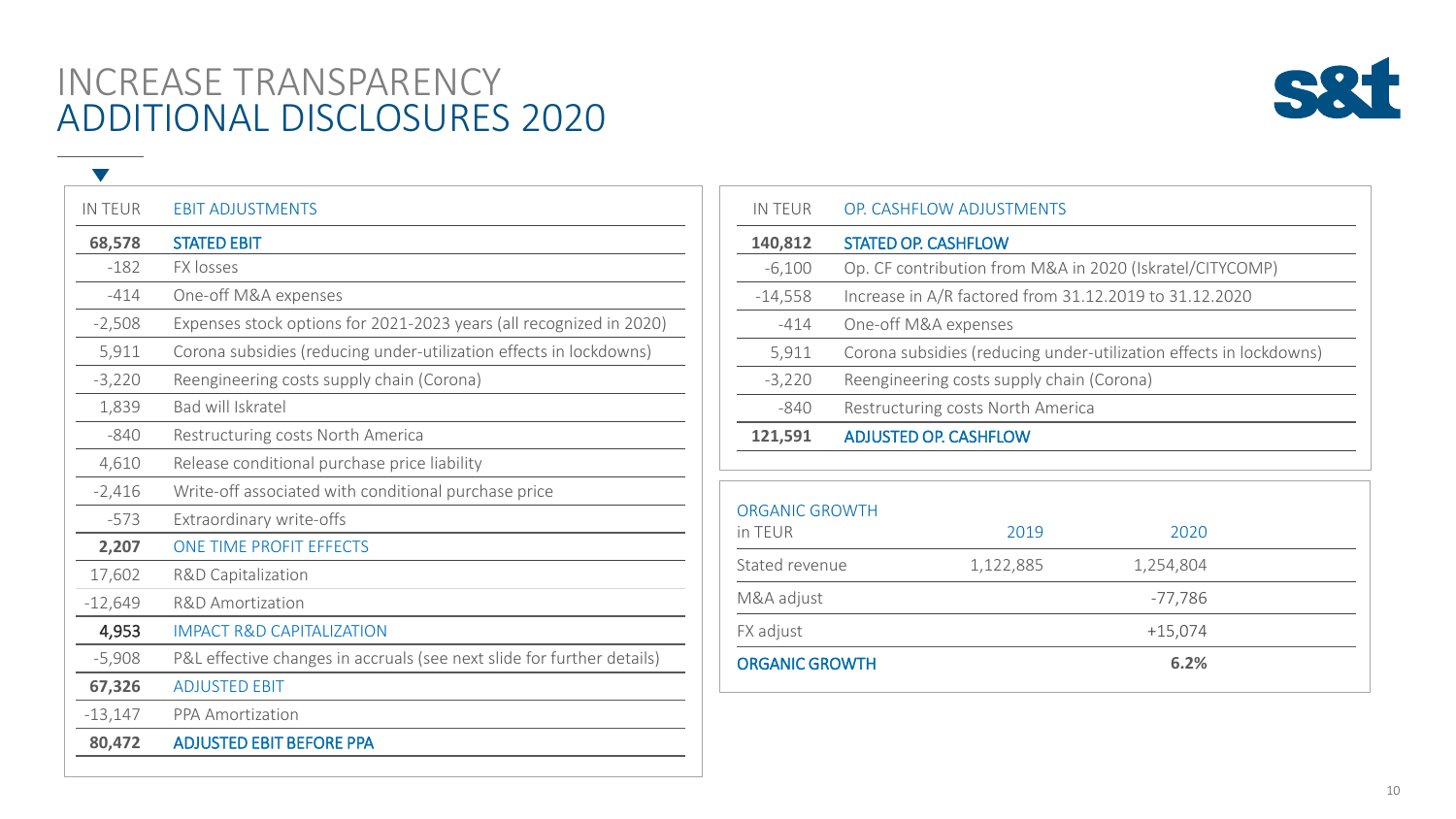### INCREASE TRANSPARENCY ADDITIONAL DISCLOSURES 2020

 $\blacktriangledown$ 



ACCRUALS ANALYSIS (in TEUR) P&L impact 2019 2020 Comment TOTAL ACCRUALS no 84,348 67,319 Accruals added by acquisitions ho ho both 57,651 \* 1.567 \* EUR 54 Mio. Kapsch Accruals used via P&L **no** 124,238 \*\* 121,600 \*\* 121,600 \*\* 120 Mio. Kapsch Accruals added via P&L yes 9,190 8,110 Accruals released via P&L yes -14,086 -2,202 P&L impact by accrual changes extending the state of the 4,896 \*\*\*  $-5,908$  \*\*\*  $***$  as of EUR 0.7 Mio. Kapsch

| (in EUR Mio.)             | 2019 | in $%$ | 2020 | in $%$ |
|---------------------------|------|--------|------|--------|
| <b>Recurring Revenues</b> | 288  | 25.6   | 344  | 27 4   |

| <b>GEOGRAPHICAL SPLIT 2020</b><br>(in %) | Revenue | <b>EBITDA</b> |
|------------------------------------------|---------|---------------|
| Europe                                   | 78.5%   | 81.0%         |
| North America                            | 10.0%   | 9.6%          |
| Asia                                     | 5.3%    | 2.9%          |
| RUS/BY/MD                                | 6.1%    | 6.1%          |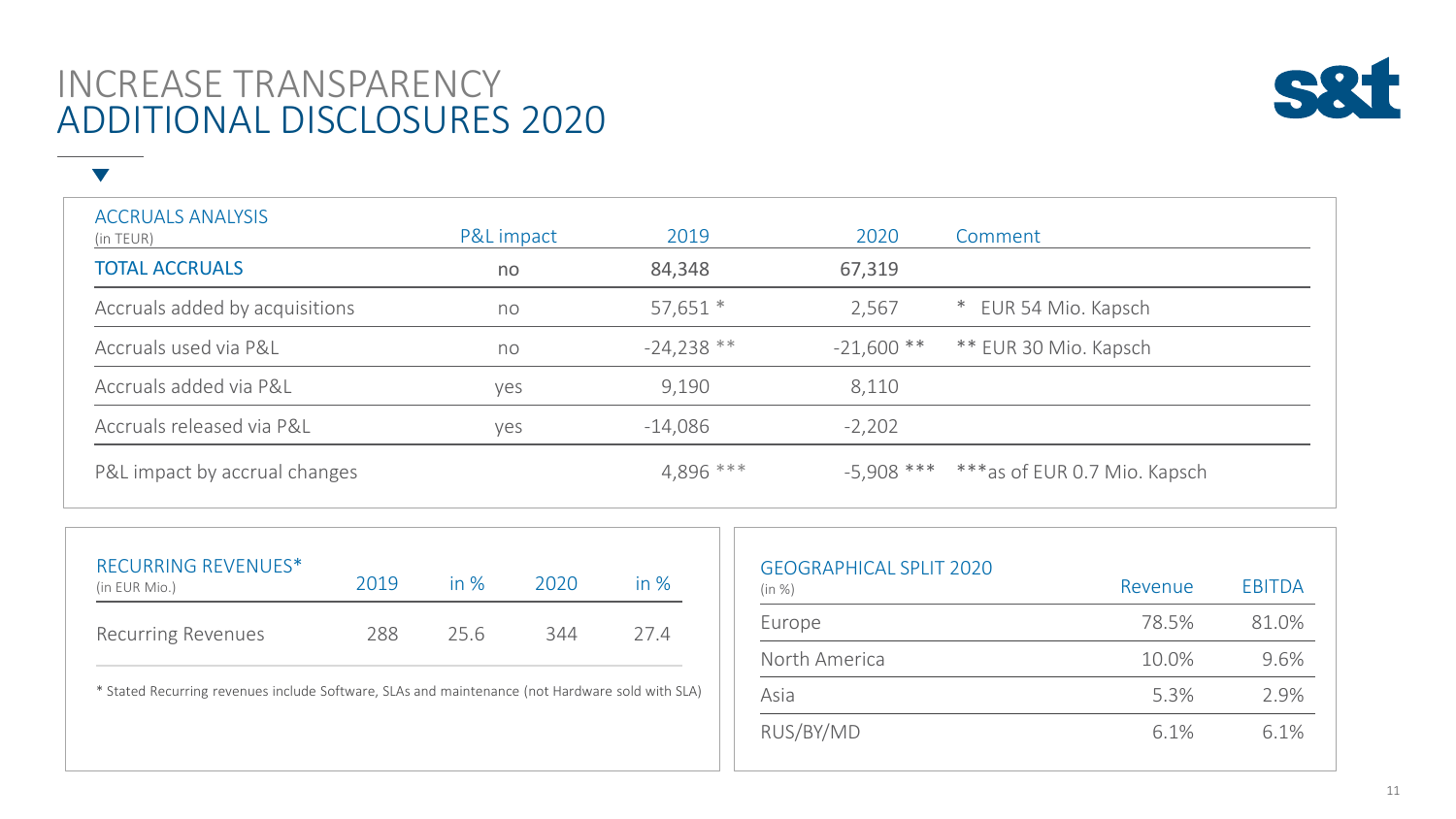

### ESG IMPROVEMENTS & GOALS – 2020,2021 AND BEYOND



فكغا

#### COMMUTE & TRAVEL

Promotion of train travel, videoconferencing and Home-office work



#### PROMOTION OF CLEAN TECHNOLOGIES

Expansion of renewable energy usage, e.g. own photovoltaic systems



#### STEP-BY-STEP ESG PLAN

3 years plan to coordinate ESG topics on group level, clear target to improve ESG Ratings (MSCI to at least BB).



#### HUMAN DEVELOPMENT More Information on employee development programs

#### **DIVERSITY**



continue to increase share of women in S&T management positions from 21.6% up to 25.6% equaling the current gender distribution in S&T, new female SVB member

#### IMPROVED COMPLIANCE TRAINING SYSTEM

Group-wide online compliance training tool to be implemented in 2021



#### AUDIT COMMITTEE

increased audit committee independency since June 2020

# (€)

#### STOCK OPTON PLAN & REMMUNERATION

New Stock Option Plan for broad employee base established, further initiatives to secure on fair and equal remuneration planned (including new targets/MTI)

| ā | ٠<br>٩ |
|---|--------|
|   |        |

#### COMMUNICATION

Intensify communication with  $\bullet$  "Kleinaktionären", e.g. new shareholder website was set up

| Preparation Scope I and II<br>Reporting expansion<br><b>ESG-Goal extension</b><br>ESG-Risk assessment<br>Update Materiality Analysis | <b>Evaluation ESG-Goals</b><br>Implementation Stage II<br>Improved reporting<br>according to recognised<br><b>ESG</b> standards | Implementation Stage III<br>Finalization<br><b>Continuous Improvement Process</b> |
|--------------------------------------------------------------------------------------------------------------------------------------|---------------------------------------------------------------------------------------------------------------------------------|-----------------------------------------------------------------------------------|
|                                                                                                                                      | Stakeholder Dialog                                                                                                              |                                                                                   |
| Steps 2021                                                                                                                           | Steps 2022                                                                                                                      | Steps 2023<br>12                                                                  |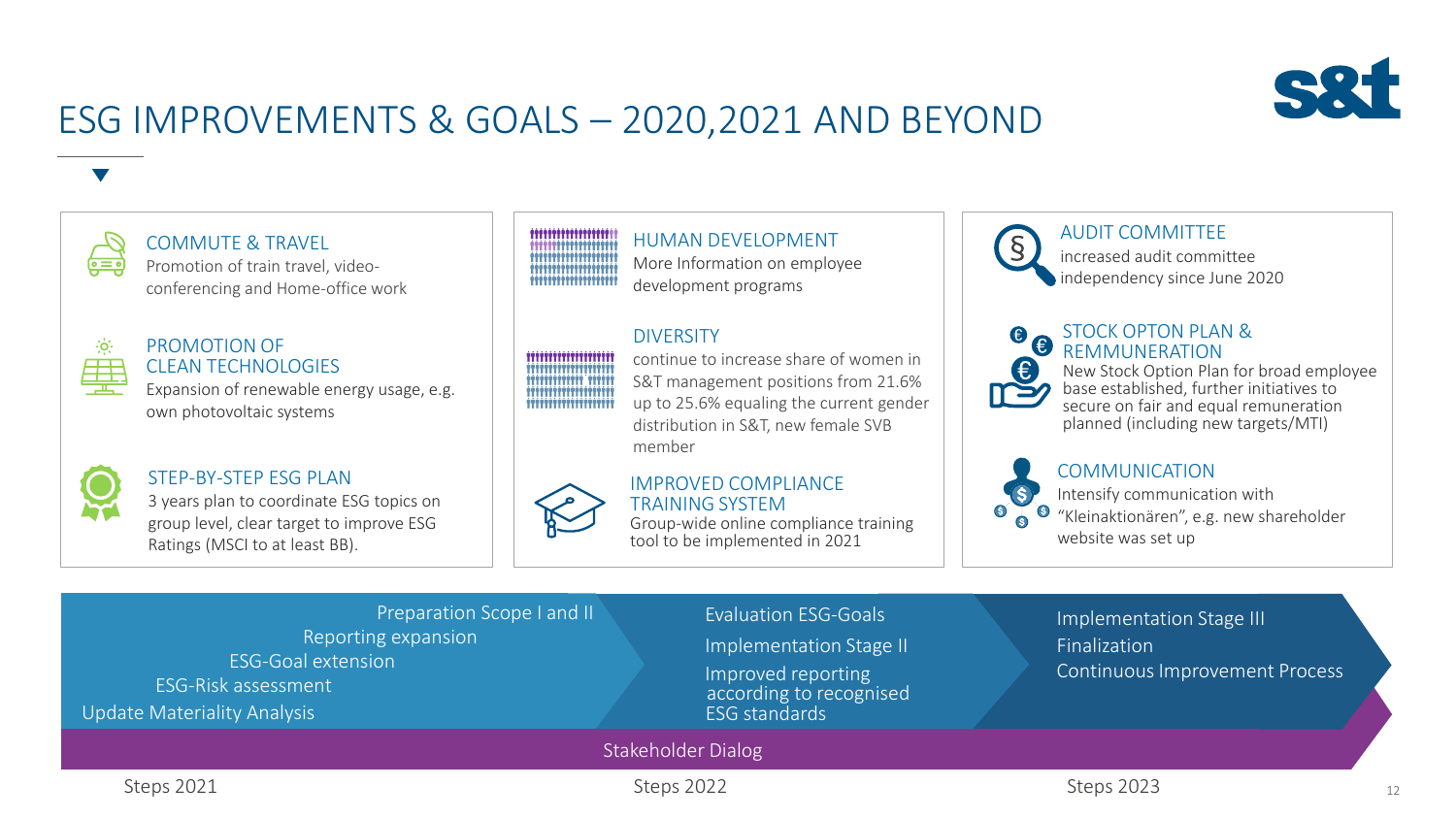

### SHORT AND MIDTERM GOALS | VISION 2030

 $\blacktriangledown$ 

| <b>GUIDANCE 2021</b> |                        |                              |                    | AGENDA 2023                 |                 |                        |                |
|----------------------|------------------------|------------------------------|--------------------|-----------------------------|-----------------|------------------------|----------------|
| Revenue:             | minimum EUR 1,400 Mio. |                              |                    | 5 years plan                | 2018            | 2023p                  | Growth         |
| EBITDA:              | minimum EUR 140 Mio.   |                              |                    | Revenue                     | 990 Mio.        | 2,000 Mio.             | $+102%$        |
| EPS:                 | minimum 1 Euro         |                              |                    | EBITDA                      | 90.5 Mio.       | 220 Mio                | $+143%$        |
|                      |                        |                              |                    | EPS                         | 70 cent         | 175 cent               | $+150%$        |
|                      |                        |                              | <b>VISION 2030</b> |                             |                 |                        |                |
|                      |                        |                              |                    |                             |                 |                        |                |
|                      | <b>හි</b> රු           | $\bigoplus$<br>合身            |                    | ⋝                           |                 |                        | <b>S&amp;t</b> |
|                      | Digitalization         | <b>SMART</b><br>Technologies |                    | Transformation<br>To 50% GM | M&A<br>Strategy | <b>Brand Awareness</b> |                |

Vision 2030: based on product mix transformation GM will exceed 50% and EBITDA margin 15%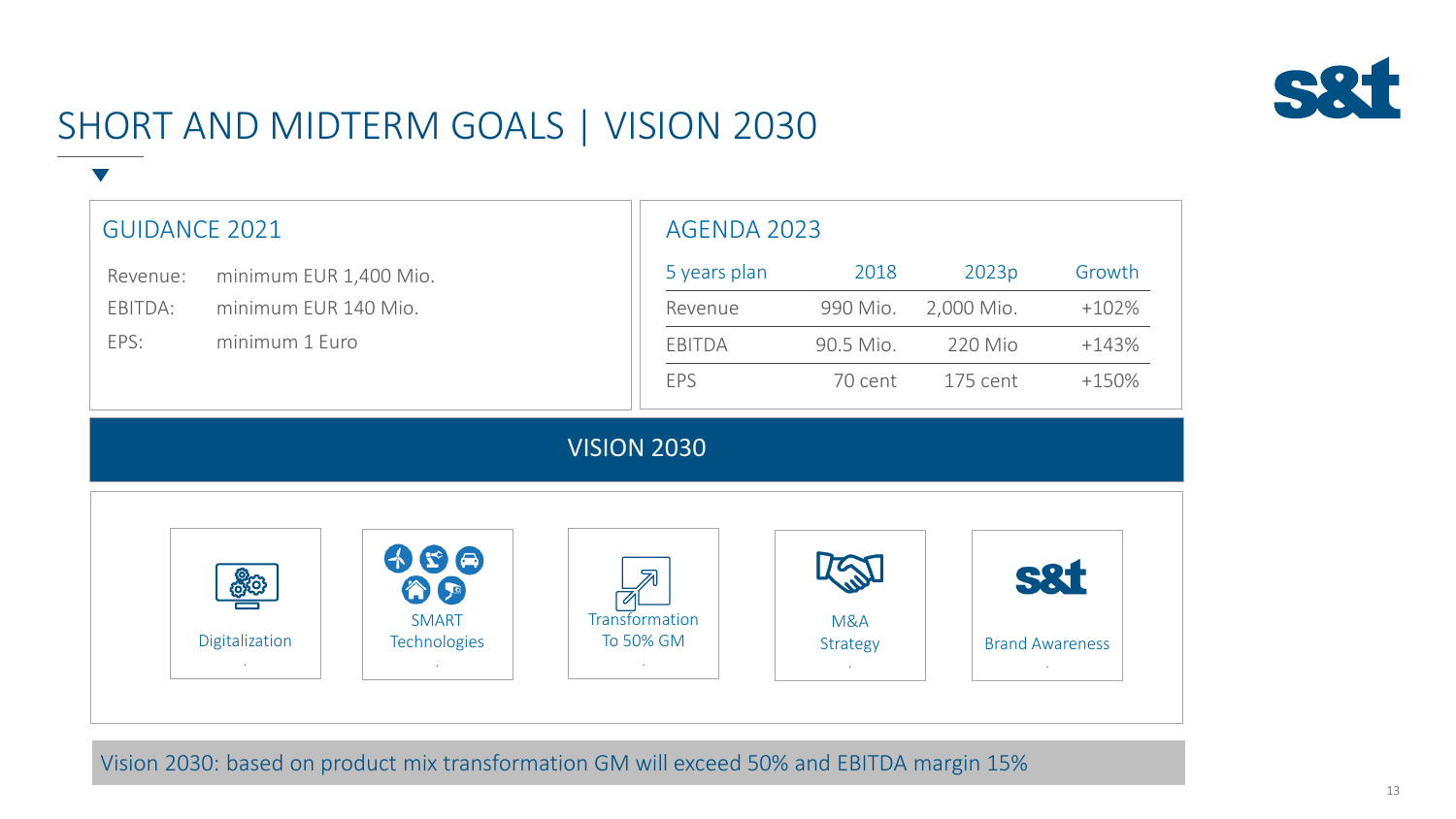

### BUSINESS MODEL TRANSFORMATION OVER 20 YEARS



#### In 2011 S&T was an IT Service company, today IoT Products account for 71% of EBITDA – by 2030 IoT business > 90%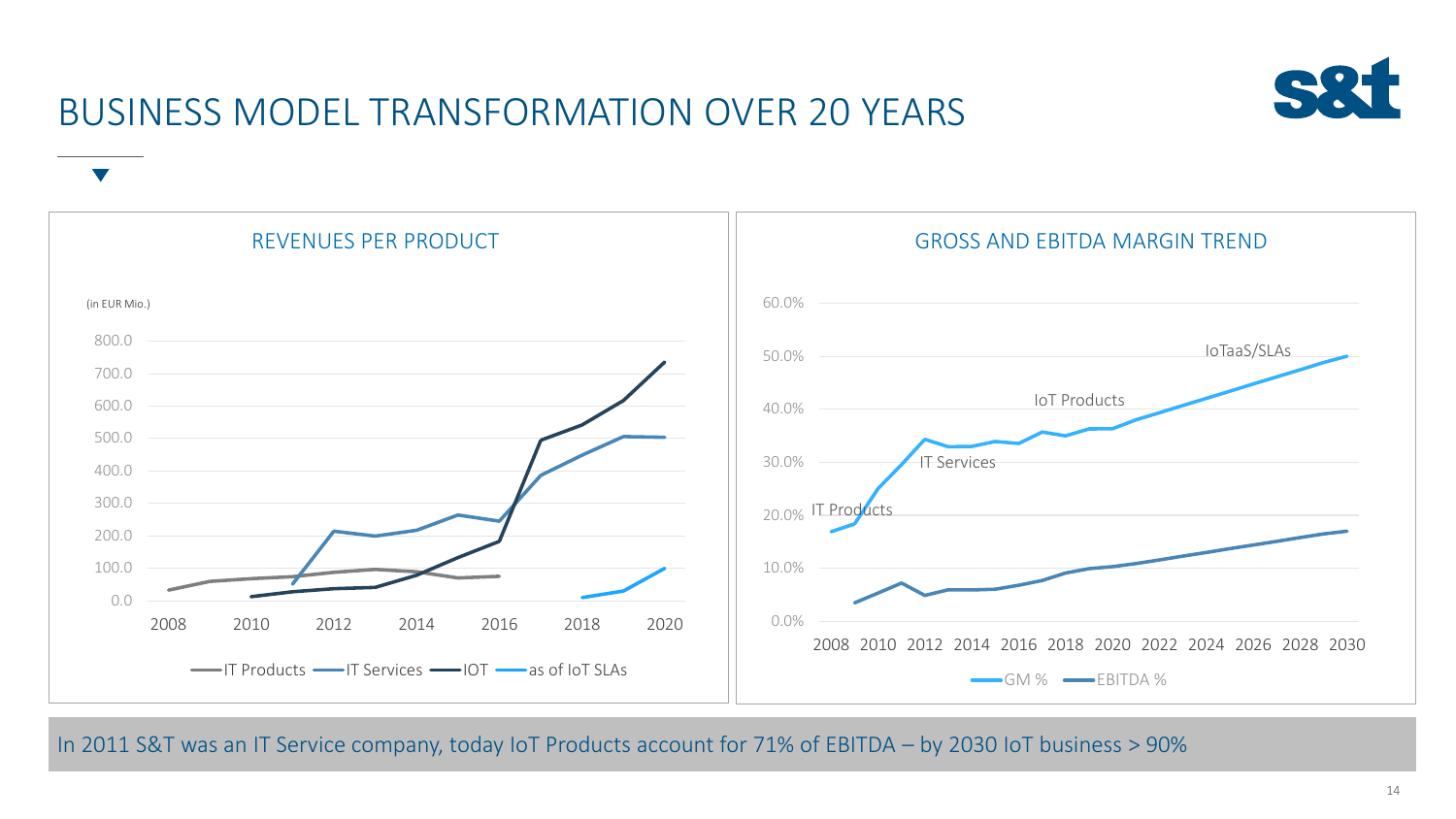### PEC PROGRAM INCREASE EBITDA, INCREASE NET EVEN MORE







#### NET PROFIT IMPROVEMENT

Ξ

60l

- › 2019 Net Profit did not follow EBITDA growth due to increase in D&A  $\rightarrow$  Target: Net Profit growth exceeds EBITDA growth
- <sup>3</sup> 2020 Covid-19 subsidies EUR 5.9 Mio., supply chain cost EUR 3.2Mio.
	- $\rightarrow$  new flexible labor model to keep EUR 2 Mio. savings
- $\rightarrow$  New travel policy: 2020 reduction EUR 5.2 Mio.  $\rightarrow$  EUR 2.8 Mio., proceed Reduce office 150k m<sup>2</sup> to 110k m<sup>2</sup>  $\rightarrow$  save FUR 3 Mio.
- Decrease in interest cost despite growing Revenues
- PPA amortization below EUR 10 Mio. in 2022 by fading out
- Keep tax rate ~ 13% (normalized 25%)  $\rightarrow$  300 Mio. tax loss carry forwards
- Reduce Non-Controlling-Interests further
- › Corona year 2020: EUR 5 Mio. of savings, 2022: EUR 14 Mio. of savings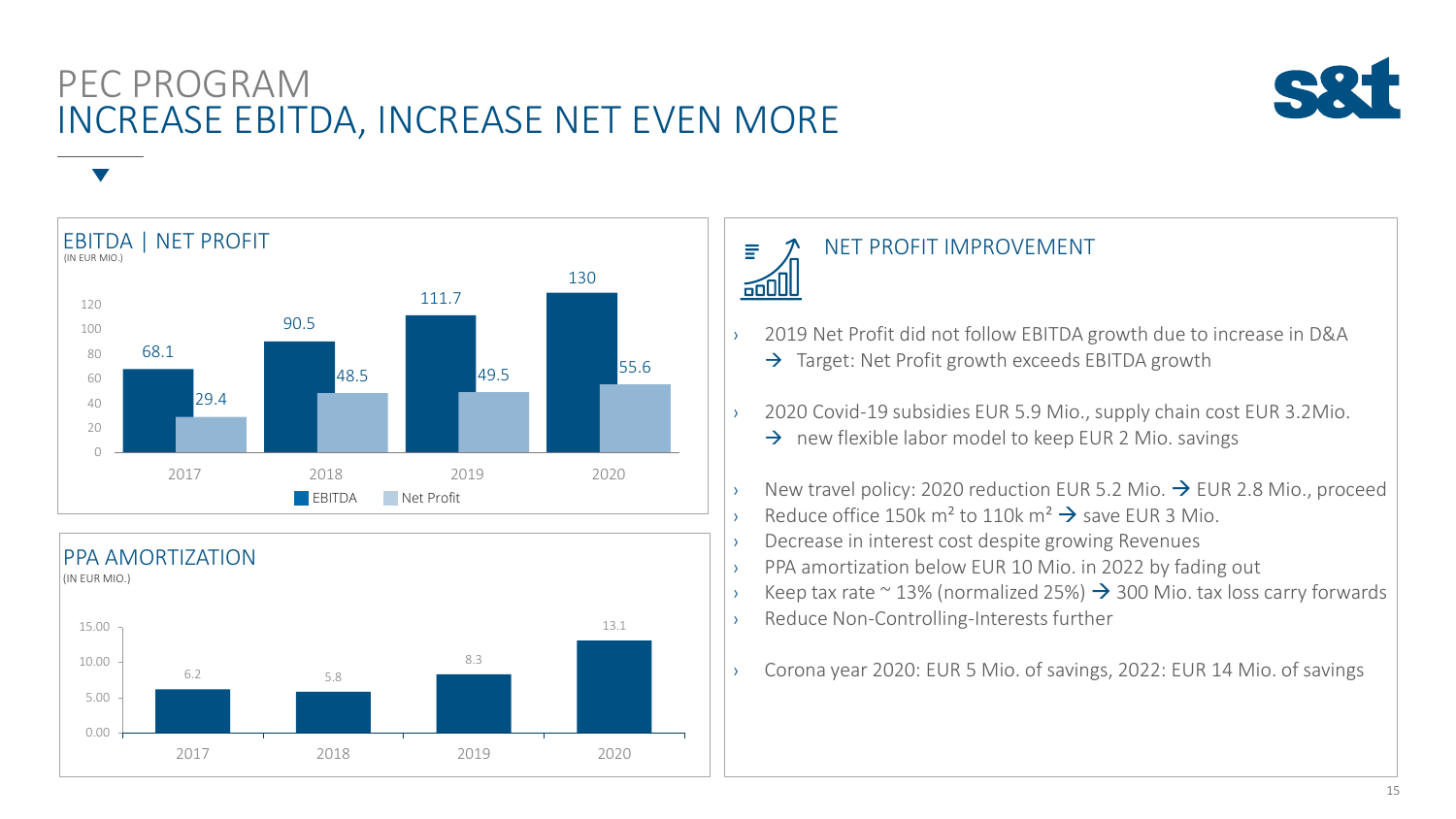## SHAREHOLDER FOCUS TTS PROGRAM | TRUST – TRANSPARENCY - SHARE



### TTS PROGRAM – REGAIN TRUST

- › Investor Communities lost trust in S&T Management
	- › S&T always achieved or over-achieved its guidance since 2010
	- › While we almost doubled KPI´s since 2017, share price is flat
	- › Short Recommendation has raised concerns in respect to profitability and cash flow (addressed via PEC Program) and transparency
	- › With our TTS program, we want to
		- › Regain Trust
		- › Provide Transparency via Additional Disclosures
		- Increase Dividends and SBP as part of Shareholder Focus



#### TRANSPARENCY | ADDITIONAL DISCLOSURES

- › New Disclosures
	- › One-time effects on P&L
	- › One-time effects on cash flow
	- Organic growth
	- › M&A impact on accruals
	- › Geographical exposure on Revenue/EBITDA
	- › Recurring Revenues
- › 442 one on ones in 2020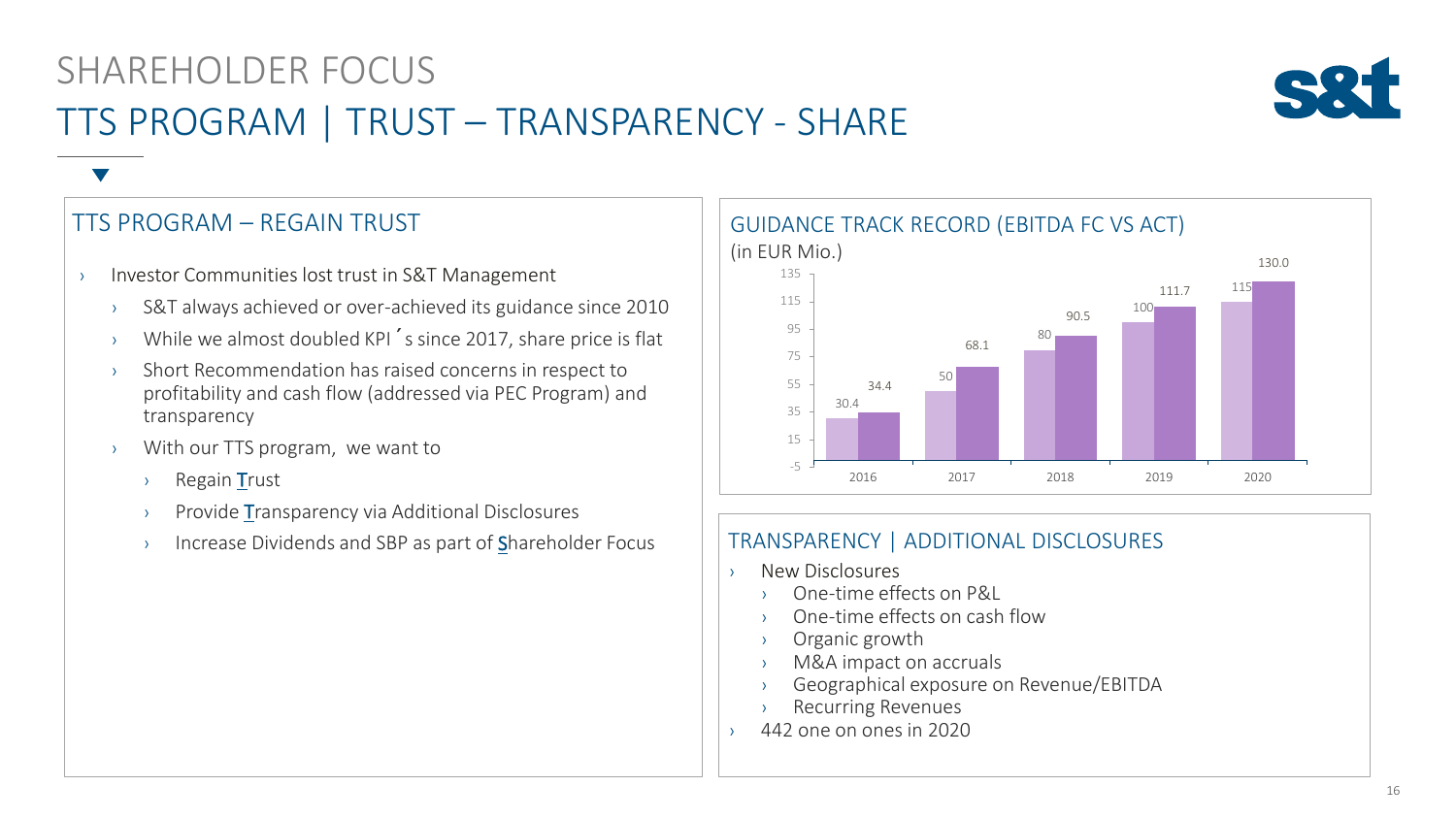

#### $\blacktriangledown$

- › Strategy: use 50% of net profits as dividend or share buybacks
- › We propose a dividend of 30 Cent for 2020
- › We plan to buy back shares for EUR 20 Mio in 2021 Why?
	- › Shares will be used as currency for M&A
	- › Currently S&T is valued at 10 times EBITDA, our M&A targets and peers are valued higher
	- › EUR 400 Mio. available funds (cash, lines, own shares and cashflow)
- <sup>3</sup> 2019 until today EUR 33 Mio. spent on buy backs
- > Current program EUR 20 Mio. at max. EUR 22.50 per share  $\rightarrow$   $\sim$  EUR 8 Mio. left until April 30<sup>st</sup>, 2021
- › Further Share buyback program planned for 2021

| <b>DIVIDEND &amp; SHARE BUYBACKS</b> | 2019 | 2020 | 2021       | Comment                                          |
|--------------------------------------|------|------|------------|--------------------------------------------------|
| Dividend (cent)                      | 16   |      | 30         | Dividend for FY 2020 = $1.4\%$ of share price    |
| Total Dividend (EUR Mio.)            | 10.6 |      | 19.5       | 2019 no dividend (Covid-19 subsidies)            |
| Share Buybacks (EUR Mio.)            | 14.6 |      |            | 12.2 $14.1 + X$ 2021: already EUR 6.1 Mio. spend |
| <b>TOTAL SPENDINGS (EUR Mio.)</b>    | 25.2 | 12.2 | $33.6 + X$ |                                                  |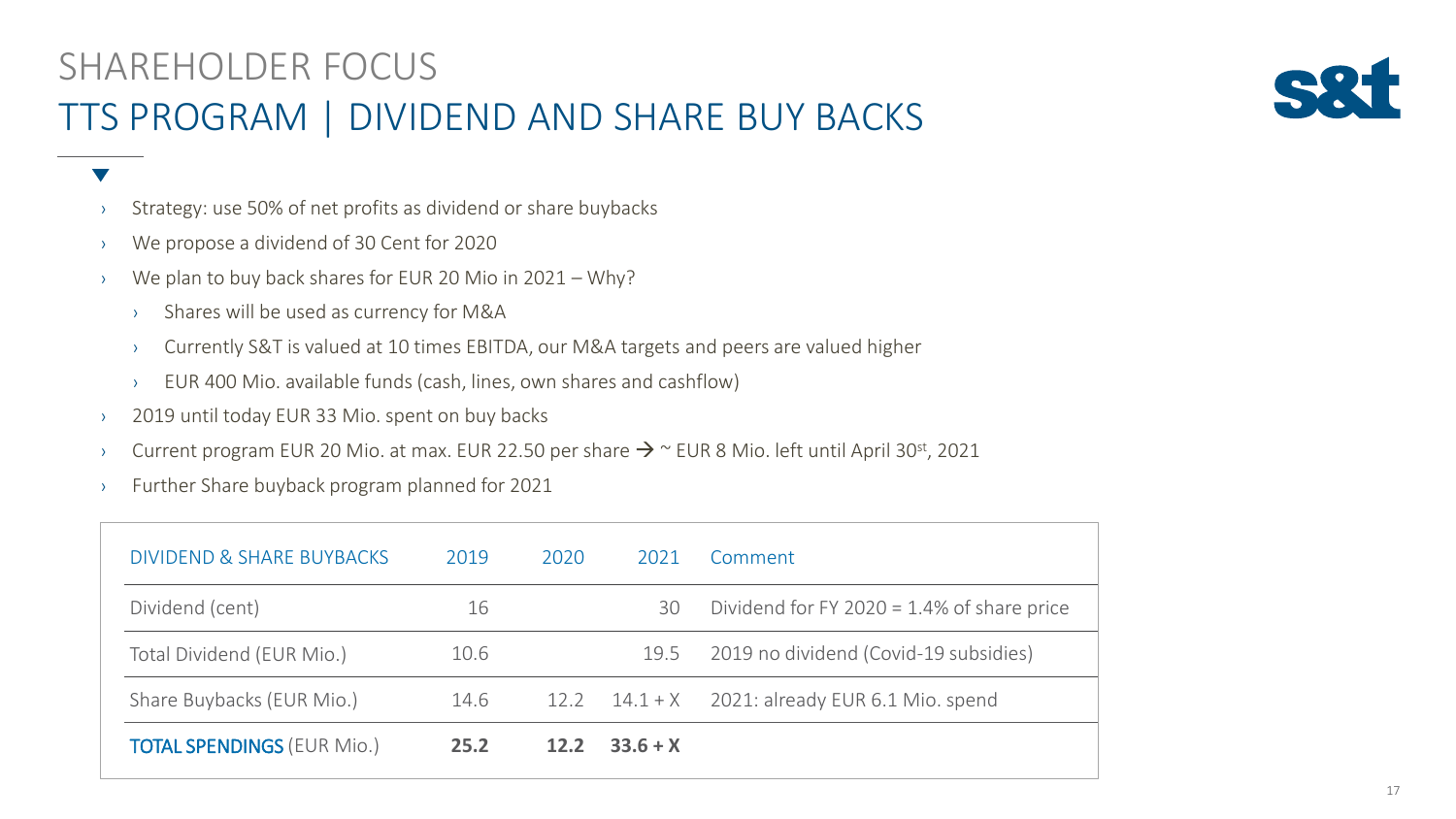### BACKLOG & OPPORTUNITIES ORDERS AND DESIGN WINS REMAIN STRONG IN Q1 2021



841 2,158 927  $\overline{O}$ 400 800 1200 1600 2000 2400 Backlog **Project Pipeline** 31.12.2019 31.12.2020 BACKLOG DEVELOPMENT REMAINS POSITIVE +10.2% + 25.2% (in EUR Mio.) 2,702

| <b>RECENT DESIGN WINS</b>                                     | <b>COUNTRY</b>     | <b>VOLUME EUR</b> |  |  |  |  |
|---------------------------------------------------------------|--------------------|-------------------|--|--|--|--|
| Medical respirator machines                                   | <b>GER</b>         | 62 Mio.           |  |  |  |  |
| Public contracts                                              | PL                 | 46 Mio.           |  |  |  |  |
| Control for high-speed train                                  | CZ,LIT, DE, FR, UK | 81 Mio.           |  |  |  |  |
| AI for robots                                                 | <b>GER</b>         | 25 Mio.           |  |  |  |  |
| Medical surgical robots                                       | <b>USA</b>         | 20 Mio.           |  |  |  |  |
| <b>TOP CUSTOMERS 2020</b>                                     | <b>COUNTRY</b>     | <b>VOLUME EUR</b> |  |  |  |  |
| Medical respirator machines                                   | <b>GER</b>         | 33 Mio.           |  |  |  |  |
| Social media compression system                               | <b>USA</b>         | 25 Mio.           |  |  |  |  |
| Global leader in medical equipment                            | <b>USA</b>         | 22 Mio.           |  |  |  |  |
| Control for high-speed train                                  | UK                 | 25 Mio.           |  |  |  |  |
| Avionics Entertainment System                                 | <b>CN</b>          | 16 Mio.           |  |  |  |  |
| Top 10 customers for 19% of Revenues, totally >3000 customers |                    |                   |  |  |  |  |

Medical and Public Sector (Infrastructure) drive current growth | Assumed impact from chip shortage only on Q1 2021 revenues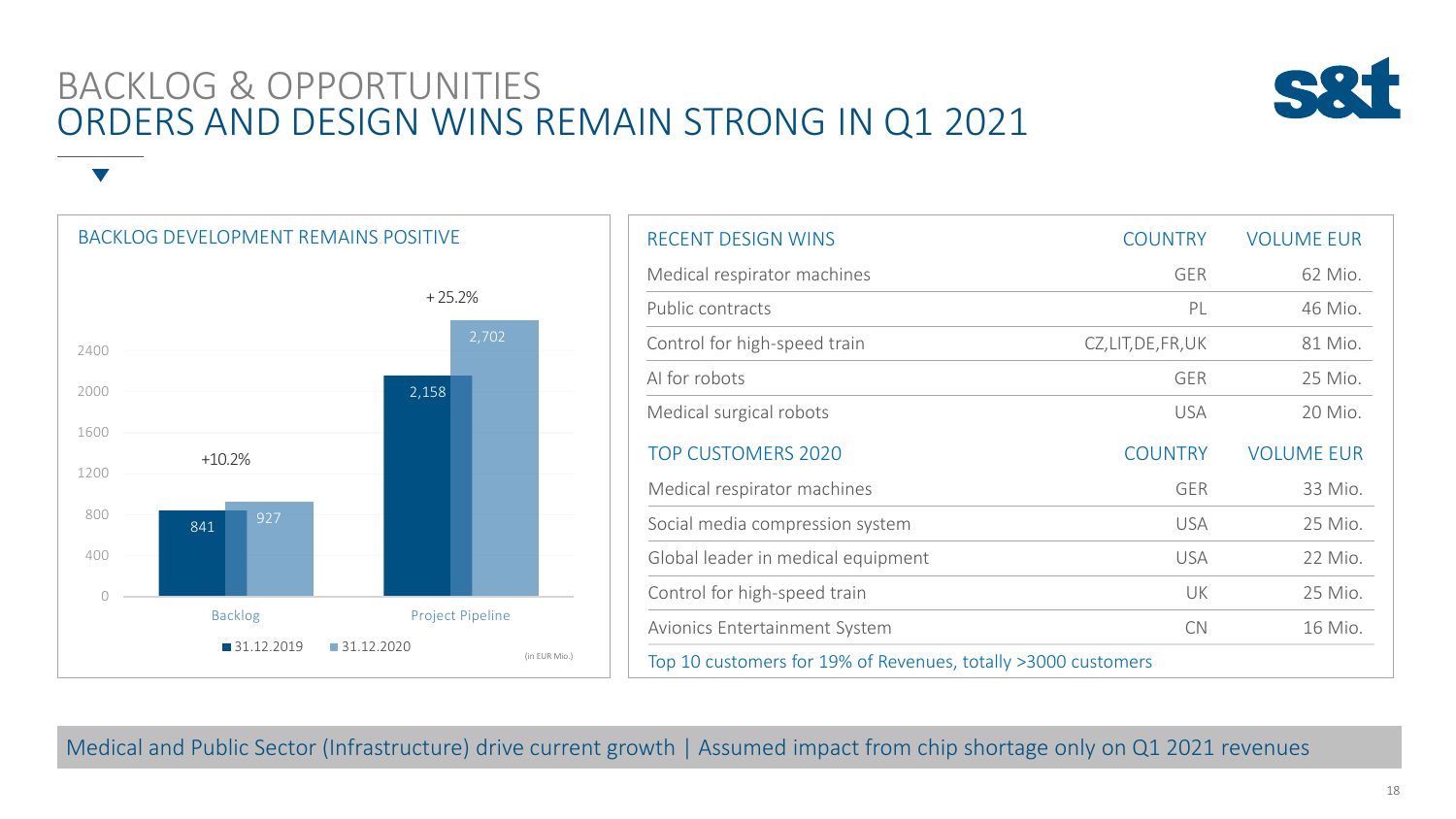## GUIDANCE 2021 ~15% GROWTH\* IN REVENUES (THEREOF 8% ORGANIC) AND EBITDA

 $\blacktriangledown$ 





| Backlog EUR Mio. | 12/14 |     |     | 12/15 12/16 12/17 12/18 |       | 12/19 | 12/20 | CONTINOUS GROSS MARGIN AND EBITDA MARGIN GROWTH |        |         |       |        |       |       |       |         |
|------------------|-------|-----|-----|-------------------------|-------|-------|-------|-------------------------------------------------|--------|---------|-------|--------|-------|-------|-------|---------|
| Project Pipeline | 644   | 701 |     | 1,002 1,105             | 1,632 | 2,158 | 2.702 | <b>GM</b>                                       | 33.0 % | 33.9 %  | 33.5% | 35.7 % | 35.0% | 36.3% | 36.3% | $>37\%$ |
| Scheduled Orders | 157   | 181 | 306 | 474                     | 841   | 841   | 927   | <b>EBITDA</b>                                   | 5.9%   | $6.0\%$ | 6.8%  | 7.7%   | 9.1%  | 9.9%  | 10.4% | >10.4   |

Guidance 2021: min. EUR 1,400 Mio. Revenue – min. EUR 140 Mio. EBITDA – min EPS 1 Euro

 $*$  vs current FC FY 2020 20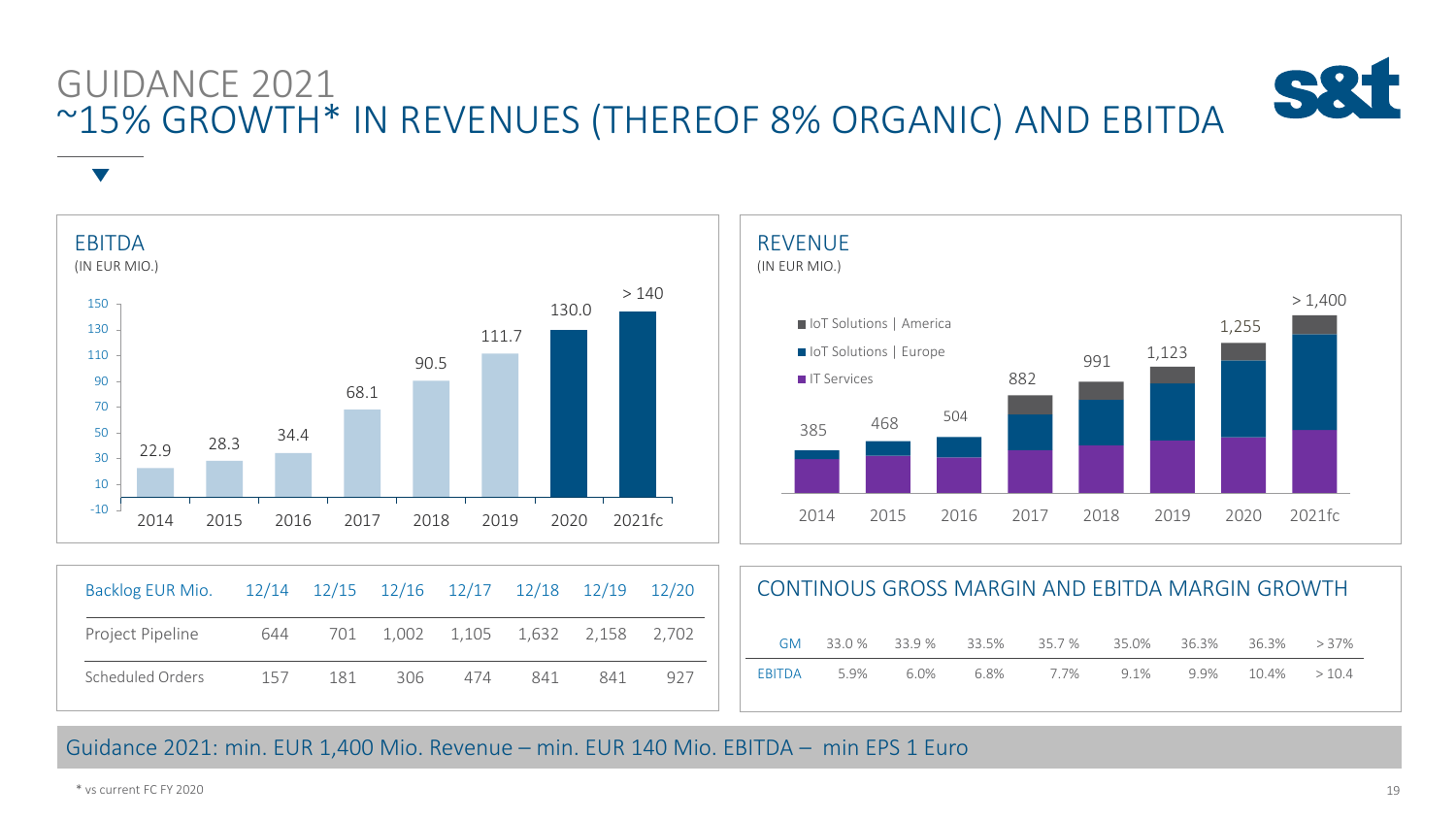

### **SUMMARY**

### ACHIEVEMENTS

› Revenue growth of 12% and EBITDA growth of 16%

- EBITDA guidance for 2020 exceeded: EUR 130,0 Mio.
- › EPS growth of 15% to 86c (2020) vs 75c (2019)
- › PEC Program is progressing well
	- Record operating cash flow with EUR 140.8 Mio.
	- Working Capital Ratio (excl. IFRS 15) improved
		- $\rightarrow$  31.12.2019: 13.7% to 31.12.2020 12.3%



### TARGETS

- Guidance for 2021
	- $Re$ venue > EUR 1.4 Bn.
	- $ERITDA > FUR 140 Mio.$
	- $FPS \cong 1$  FUR
- › EUR 2 Bn. Revenues at > 11% EBITDA in 2023
- › 2030: Transformation to IoT Service Player, EBITDA > 15%
- › Ongoing Working Capital improvement
- › MDAX membership



### **RISKS**

- › Economic crisis due to Covid-19-Pandemic
- › Big players enter our niches in Industry 4.0
- › US-Dollar development
- › Address right technology trends



### **OPPORTUNITIES**

- $\rightarrow$  Leading technologies in the growing IIoT market
- › PEC Program boosts cash flow, EBITDA and EPS
- › Growth areas America + China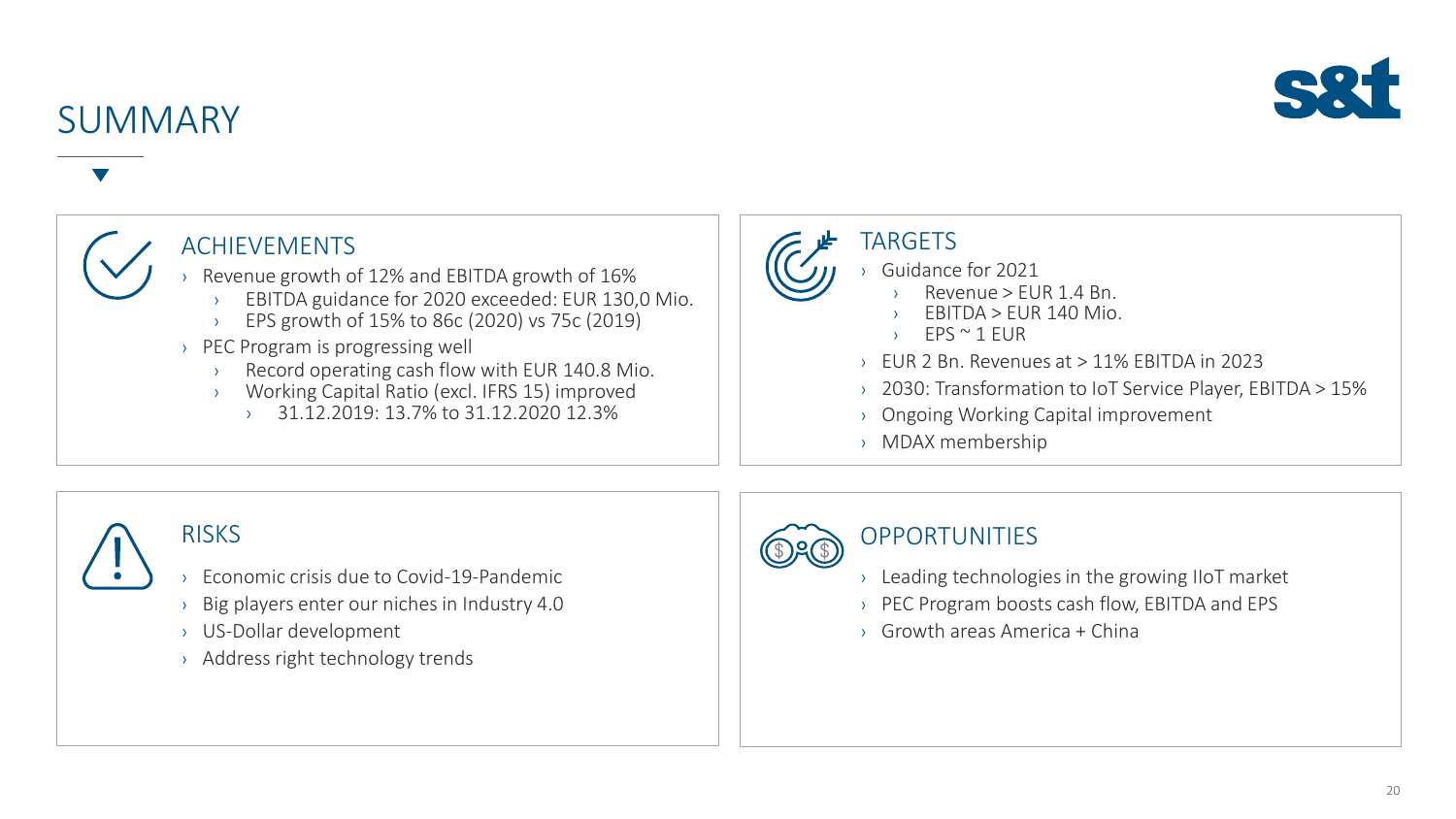### EARNINGS CALL Q&A SESSION



- 
- INVESTOR QUESTION: How do you plan to reach EUR 2 Bn. revenues in 2023 if you only plan for EUR 1.4 million on 2021?
- 
- INVESTOR QUESTION: During the second half of 2020 the order activities were a bit slower. What was the reason? How do you see the current order situation, what do you see for the second quarter 2021?
- INVESTOR QUESTION: On M&A -> What M&A budget have you earmarked for 2021? Which areas do you focus on technologies wise?
- INVESTOR QUESTION: Is there a goal for recurring revenues in 2023?  $\cdot$  S&T ANSWER: Currently we report software related recurring revenues, we will soon include numbers for hardware related recurring revenues ; By 2030 around 90% should be recurring revenues
	- › S&T ANSWER: We are on path to achieve our targets. EUR 1.4 Billion for 2021 are without any M&A, organically we have to grow to EUR 1.75 Billion by 2023, EUR 250 Mio. will come from acquisitions;
- INVESTOR QUESTION: Do you still use short term work? <br>
a S&T ANSWER: Only a limited number of employees in one of our subsidiaries. Generally, there are no subsidies or much less subsidies compared to last year.
	- › S&T ANSWER: Second half of 2020 was very much related to Corona. Our customers ordered as little was possible to keep flexibility. Now due the vaccination the situation eased and in Q1 and Q2 we pick up the orders that have not been placed end of last year.
	- › S&T ANSWER: With Iskratel and its 5G competence we acquired a technology highlight. This was technology wise a big step in 2020 which we will profit from in many vertical markets. We see our future targets in Europe (cheapest place to buy technology competences) and focus on IoT, Medical and Software to strengthen our portfolio.

Due to the end of Corona subsidies, we see good opportunities to acquire small companies at particularly favorable conditions. Currently we have several in the pipeline (revenue EUR 5-10 million) with very small purchasing prices.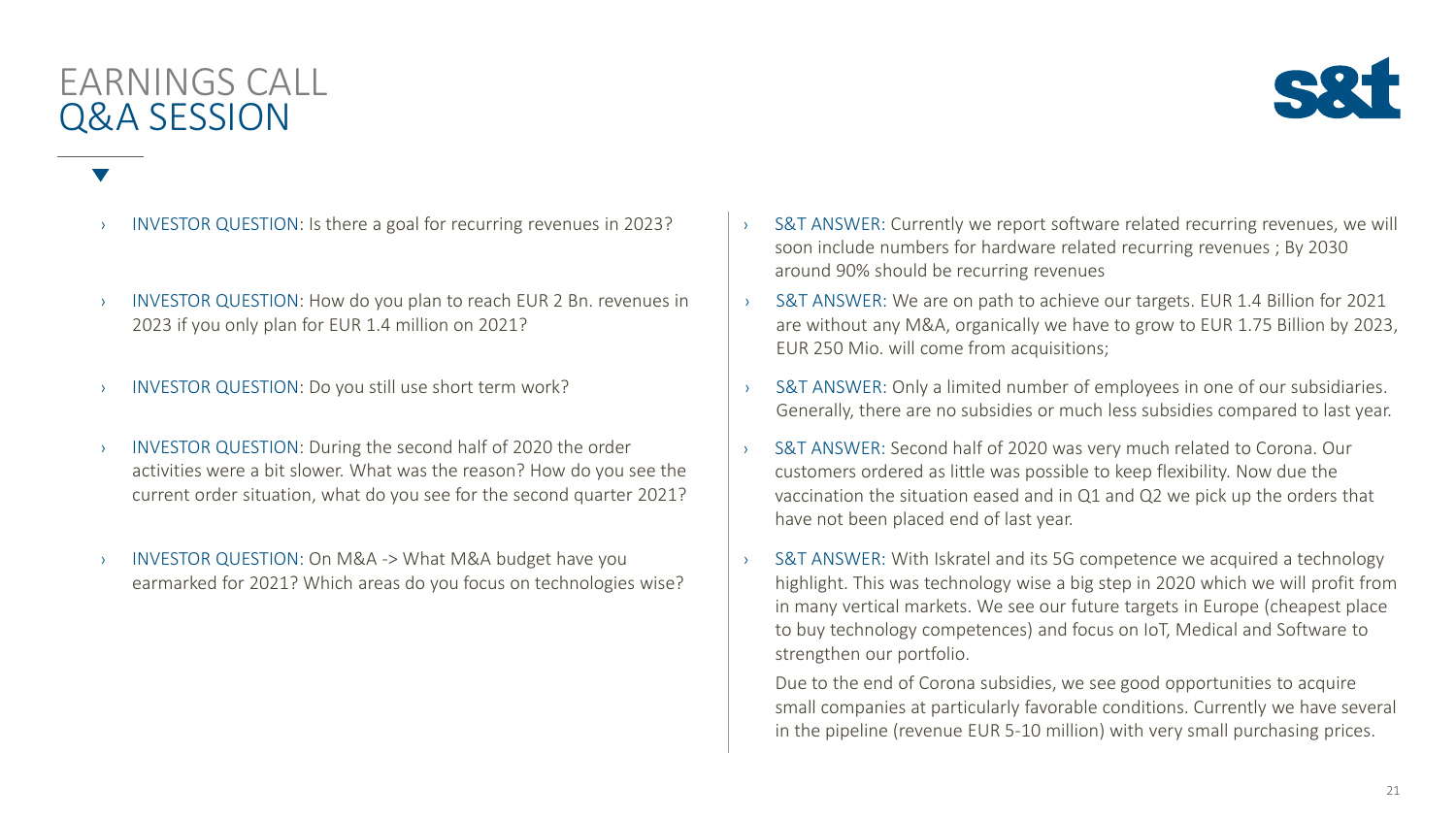### EARNINGS CALL Q&A SESSION



- INVESTOR QUESTION: Should we assume the Free Cashflow growth to be in line with EBITDA?
- › INVESTOR QUESTION: The IoT as a Service strategy is to lift the gross profit: How do you think about the progress getting there? Do you already have quite feasible number of costumers accepting this? What is the rough projected growth of revenues? Is it linear or more backend loaded?
- › INVESTOR QUESTION: Did you downsize the past acquisitions? I come to a higher contribution than the EUR 78 million you communicated.

- INVESTOR QUESTION: 0.4 times revenue is the price target you named last year. Do you expect prices to increase because the valuations on the stock market are higher now?
- INVESTOR QUESTION: Long-term development of Gross Margin compared to EBITDA: IoT aaS with 50% GM but only 15% EBITDA? Operational cost as % of sales?
- S&T ANSWER: We are satisfied with the development in 2020, for 2021 we see a development in line with the operational cashflow, there are no specific one off's expected for 2021.
- S&T ANSWER: Driven by the market, customers accept the model more and more. We need to open one vertical market after the other. Currently we have around EUR 100 Mio. IoTaaS revenues. We expect a linear growth and Corona is a driver herefore.
- › S&T ANSWER: We had the big acquisition of Kapsch Carrier Com in 2019, this company was undergoing a deep restructuring. We refocused the portfolio but also closed non-strategic locations such as Algeria or Saudi Arabia where we have on purpose withdrawn from the business. This resulted in da decrease in revenues in these areas.
- S&T ANSWER: Right now we see even purchase prices below the 0.4, companies are struggling for different reason, and despite the recovery of the stock market we see good opportunities for attractive acquisitions of nonlisted companies.
- › S&T ANSWER: These are management estimates, because 2030 is too far ahead to compare the EBITDA to the Gross Margin, for sure cost will also grow by that time. Main information that we want to give is that we transform our business model, we grow gross margin and EBITDA. This is the same process as we did in the last 10 years: GM from 20% close to 40%, now we plan for 40 to 50%; EBITDA form 4% to 10%, now from 10% to 15%.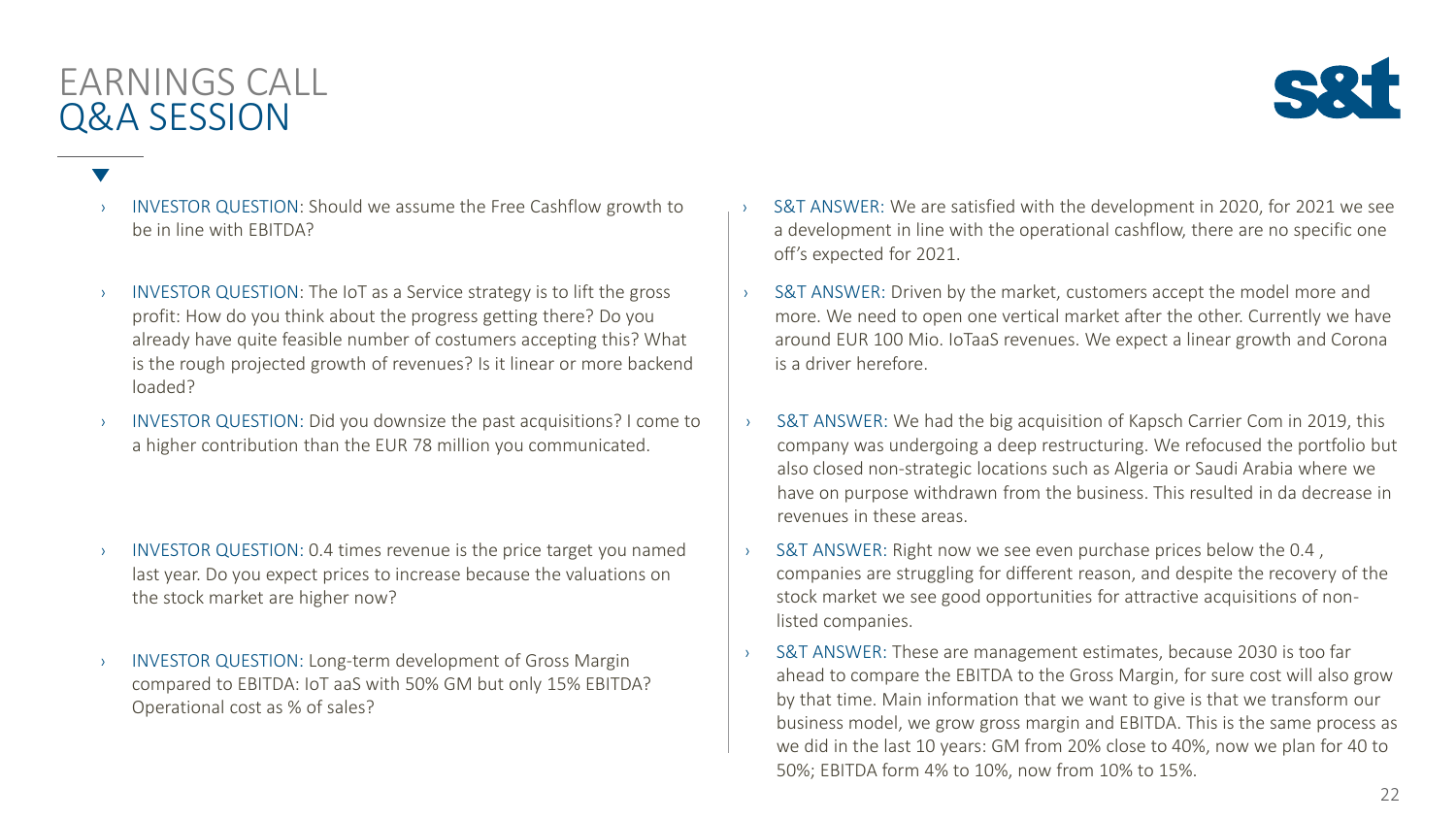### EARNINGS CALL Q&A SESSION



INVESTOR QUESTION: Looking at the 2020 cash flow statement the change in net cash amounts to EUR 39 Mio. The net cash position (excluding lease liabilities) reduced by EUR 9 Mio. compared to 31.12.2019. There appears to be a discrepancy between generating EUR 39 Mio. of cash flow, yet the net cash position falls by EUR 10 Mio?

| <b>INVESTOR CASH FLOW CALCULATION</b> | 2020   |        |
|---------------------------------------|--------|--------|
| Op. CF                                | 141    |        |
| CF from Investments                   | $-77$  |        |
| Interest                              | -6     |        |
| <b>Aquisition Cost</b>                | -8     |        |
| Share Buyback                         | $-12$  |        |
| Capital Increase                      |        |        |
| Change in Net Cash from CF Statement  | 39     |        |
|                                       |        |        |
| INVESTOR NET CASH CALCULATION         | 2020   | 2019   |
| Cash                                  | 282    | 312    |
| Gross Debt current                    | $-43$  | -63    |
| Gross Debt long-term                  | $-219$ | $-220$ |
| Net Cash                              | 20     | 29     |
| Change in Net Cash                    | $-9$   |        |
|                                       |        |        |

- $\rightarrow$  S&T ANSWER: The calculation from the investor is not considering following positions:
	- › IFRS 16.50 requires payments for the principal portion of the lease liability to be presented in the statement of the cash flows within financing activities which is not included in the Investor Cash Flow Calculation. According to S&T Annual Report, Note 24, page 143, the leasing payments amounted to TEUR 22,274.
	- In the FY 2020, S&T Group has repaid overdrafts in the amount of TEUR 19,189 (see page 71 (31.12.2020: TEUR 23.132 | 31.12.2019: TEUR 42,321)), which is based on the cashflow statement of S&T considered after the cashflows and is not included in the net- cash/net-debt calculation.
	- The remaining part relates to negative FX Impacts (-8 Mio., see page 71) and other effects (+1 Mio.), net minus EUR 7 Mio.

| <b>S&amp;T CASH FLOW CALCULATION</b> | 2020  |  |
|--------------------------------------|-------|--|
| Change in Net Cash from CF Statement | 39    |  |
| Leasing payments                     | $-22$ |  |
| Reduction of overdrafts              | $-19$ |  |
| Net FX and Other Effects             | $-7$  |  |
| Change in Net Cash                   | _q    |  |
|                                      |       |  |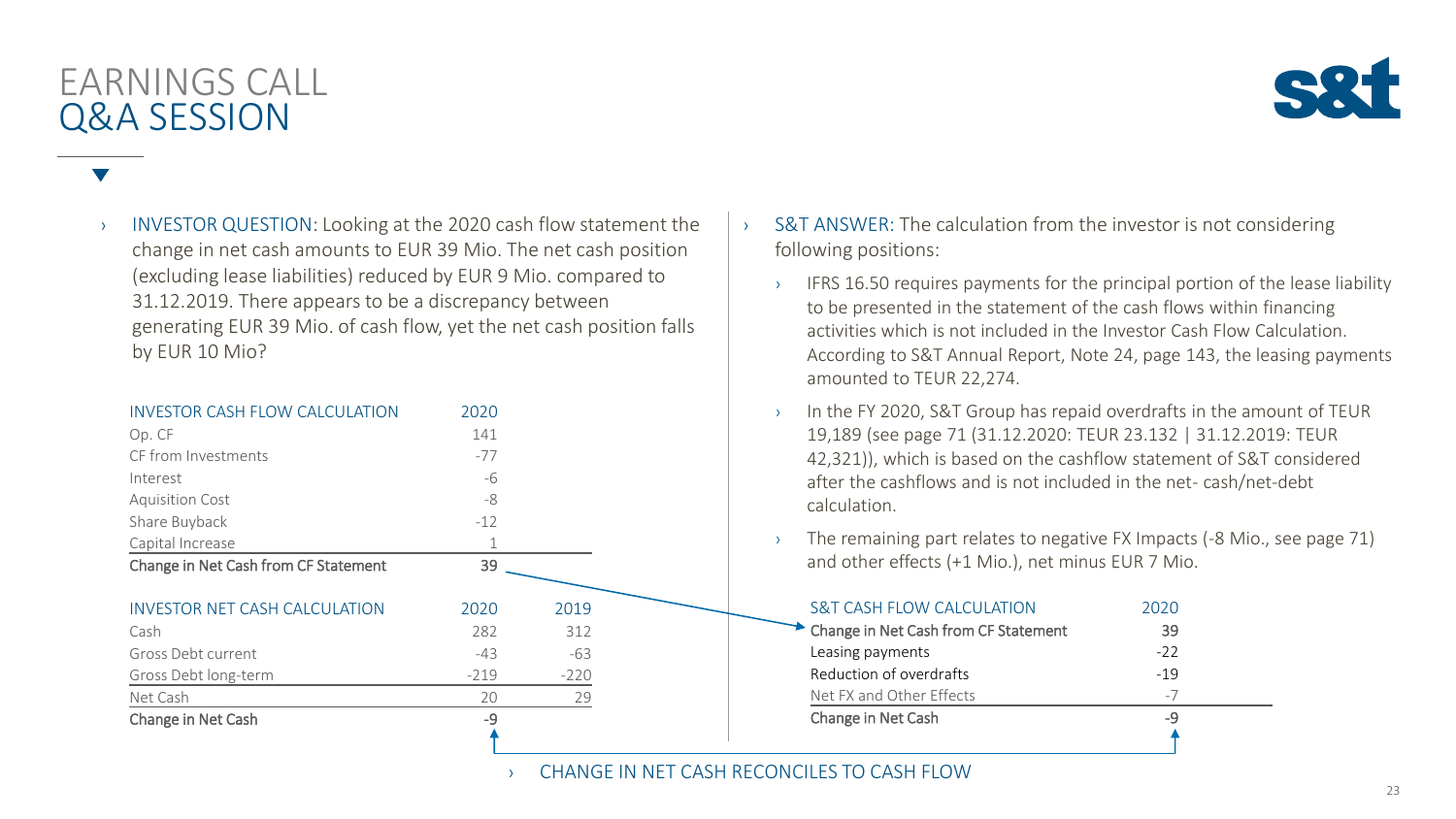### DISCLAIMER



This document includes 'forward-looking statements'. Forward-looking statements are all statements, which do not describe facts of the past, but containing the words "believe", "estimate", "expect", "anticipate", "assume", "plan", "intend", "could", and words of similar meaning. These forward-looking statements are subject to inherent risks and uncertainties since they relate to future events and are based on current assumptions and estimates of S&T AG, which might not occur at all or occur not as assumed. They therefore do not constitute a guarantee for the occurrence of future results or performances of S&T AG. The actual financial position and the actual results of S&T AG, as well as the overall economic development and the regulatory environment may differ materially from the expectations, which are assumed explicitly or implicitly in the forward-looking statements and do not comply to them. Analysts and investors, and any other person or entity that may need to take decisions or prepare or release opinions about the shares / securities issued by S&T AG are cautioned not to place undue reliance on those forward-looking statements, which speak only as of the date of this document. Past performance cannot be relied upon as a guide to future performance.

Except as required by applicable law, S&T AG undertakes no obligation to revise these forward-looking statements to reflect events and circumstances after the date of this presentation, including, without limitation, changes in S&T's business or strategy or to reflect the occurrence of unanticipated events. The financial information and opinions contained in this document are unaudited and are subject to change without notice. This document contains summarized information or information that has not been audited. In this sense, this information is subject to, and must be read in conjunction with, all other publicly available information, including if it is necessary, any fuller disclosure document published by S&T AG. None of the Company, its subsidiaries or affiliates or by any of its officers, directors, employees, advisors, representatives or agents sha be liable whatsoever for any loss however arising, directly or indirectly, from any use of this document its content or otherwise arising in connection with this document.

This document or any of the information contained herein do not constitute, form part of or shall be construed as an offer or invitation to purchase, subscribe, sale or exchange, nor a request for an offer of purchase, subscription, sale or exchange of shares / securities of S&T AG, or any advice or recommendation with respect to such shares / securities. This document or a part of it shall not form the basis of or relied upon in connection with any contract or commitment whatsoever.

This document does not constitute an offer to purchase securities in the United States, Canada, Australia, South Africa and Japan. Securities, including the bond of S&T AG may not be sold or offered for sale within the United States or to or for the account of / in favor of US citizens (as defined in Regulation S under the U.S. Securities Act of 1933 in the current version (the "Securities Act") unless they are registered under the regulations of the Securities Act or unless they are subject to an exemption from registration. Neither S&T AG nor any other person intend to register the offer or a part thereof in the United States or to make a public offer of the securities in the United States.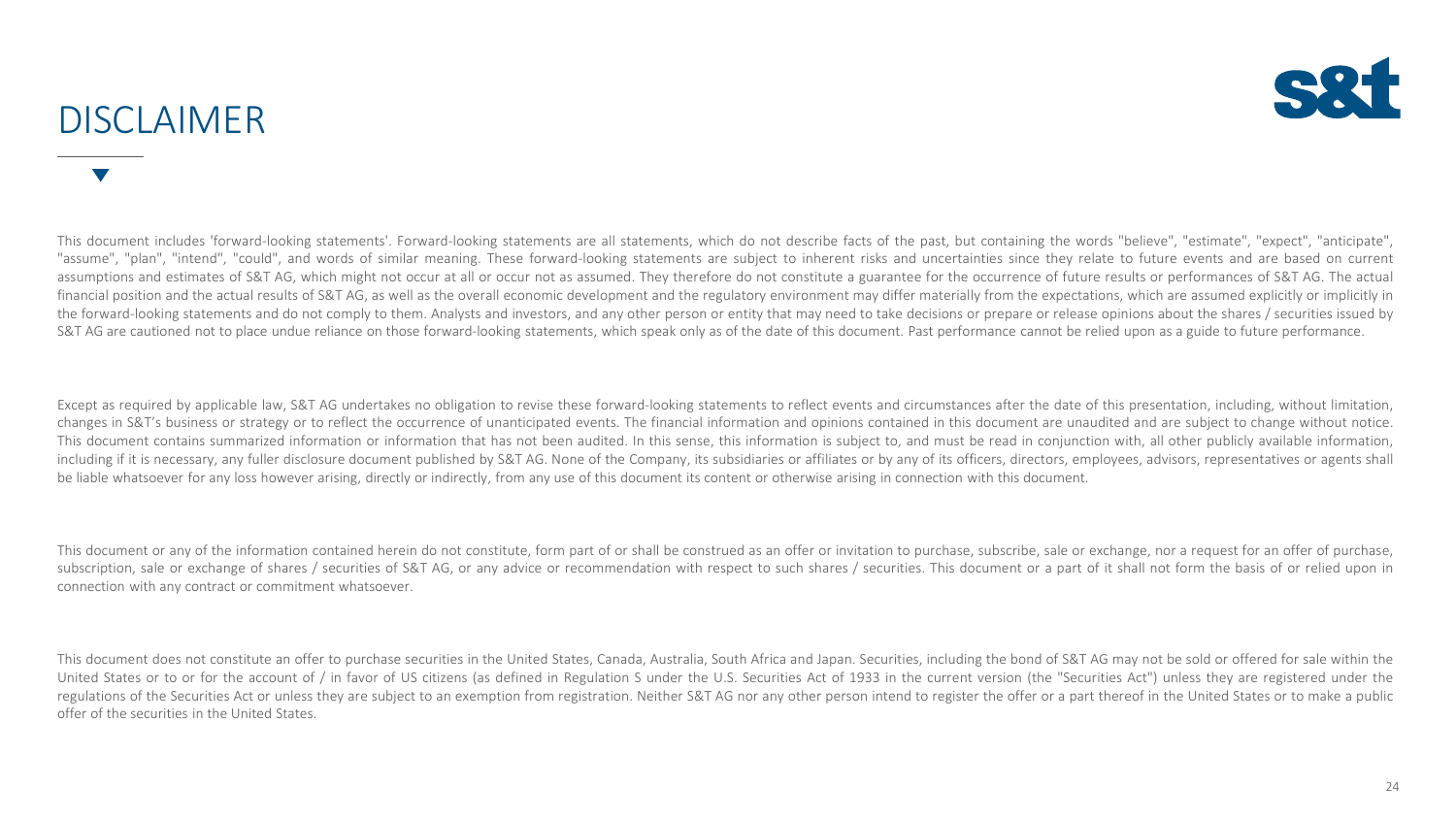#### 25

| APPENDIX       |
|----------------|
| ORGANIC GROWTH |

 $\blacktriangledown$ 

| <b>ORGANIC GROWTH</b><br>in TEUR               | 2019      | 2020      | Comments                 |
|------------------------------------------------|-----------|-----------|--------------------------|
| <b>Stated revenue</b>                          | 1,122,885 | 1,254,804 |                          |
| M&A adjust                                     |           |           |                          |
| Iskratel                                       |           | 35,180    |                          |
| Citycomp                                       |           | 17,175    |                          |
| Cronos                                         |           | 681       |                          |
| Kapsch Transportation                          | 70,308    | 98,608    |                          |
| <b>BASS</b>                                    | 10,357    | 8,228     |                          |
| <b>AIS Automation</b>                          | 2,799     | 14,601    |                          |
| <b>KAD</b>                                     | 5,375     | 2,252     | Stop SEA region          |
| Gada                                           | 14995     | 4,895     | divest PH Business in RO |
| USD FX effect, $EUR = 1,123 \rightarrow 1,227$ |           | $-15,074$ | 32% invoiced in USD      |
| <b>Adjusted Revenues</b>                       | 1,016,146 | 1,192,092 |                          |
| <b>ORGANIC GROWTH</b>                          |           | 6.2%      |                          |
|                                                |           |           |                          |

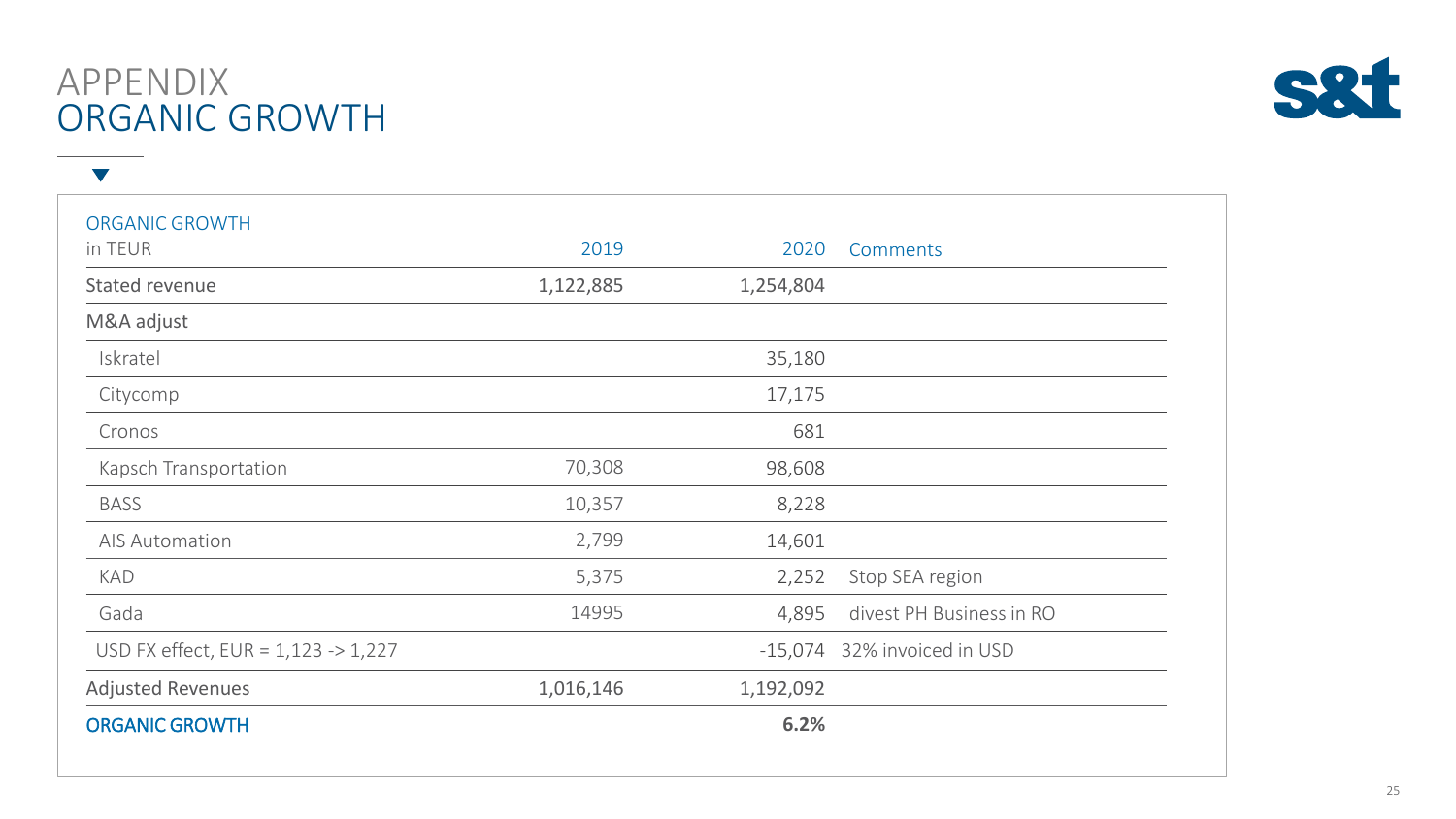### APPENDIX EXPERIENCED MANAGEMENT TEAM



 $\blacktriangledown$ 



For our M&A activities we are looking for interested interim managers for integration phase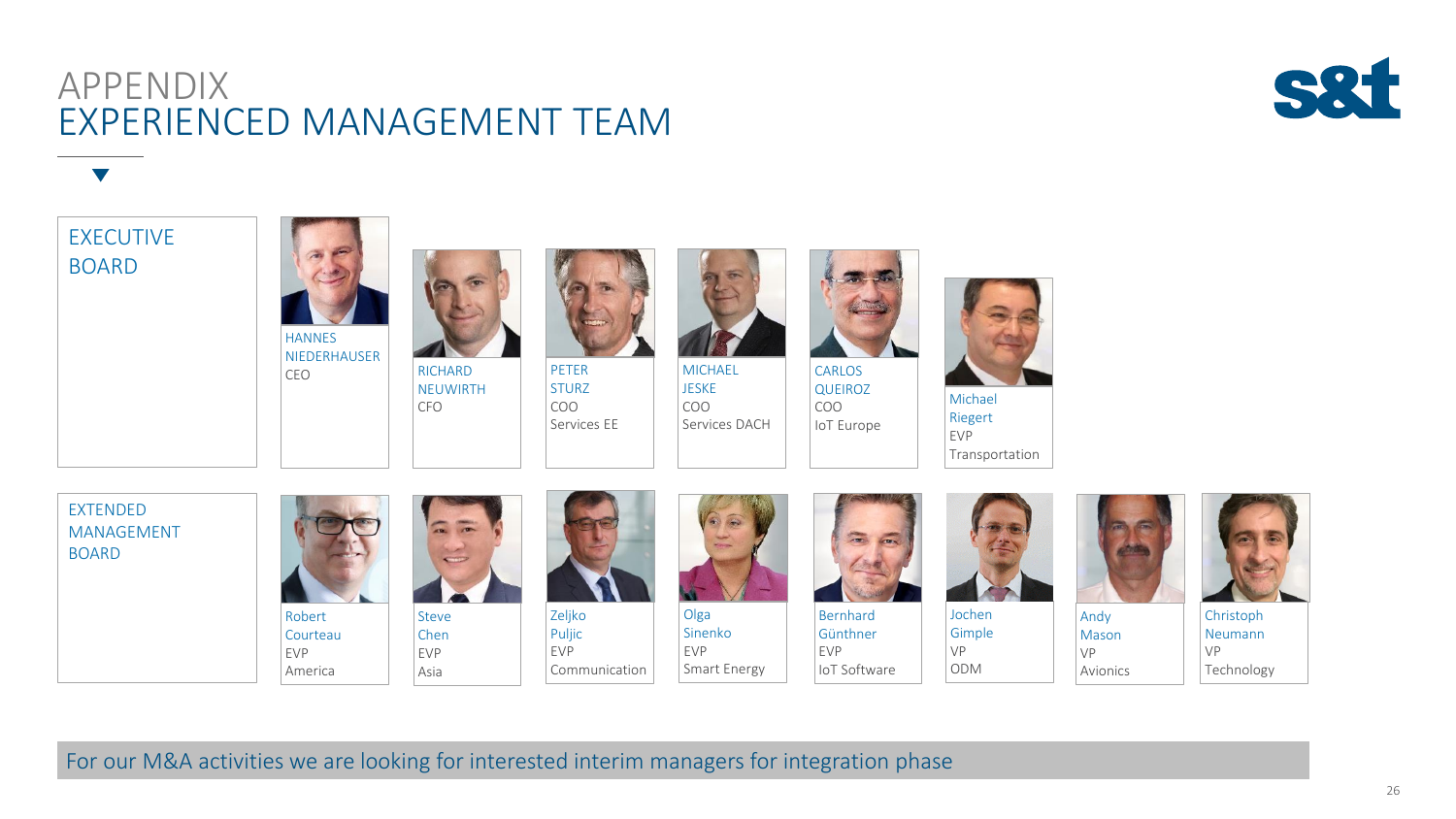\* Definition EBITDA Interest Coverage Ratio: EBITDA divided by interest expenses (excl. interest expenses related to leasing liabilities according to IFRS 16)<br>\*\* Definition Net Cash: Cash and cash equivalents less non-curr

Definition Net Cash: Cash and cash equivalents less non-current and current financing liabilities (excl. liabilities from leasing according to IFRS 16)

\*\*\* Definition Working Capital: Inventories plus trade receivables less trade payables (excl. IFRS 15 contract assets and liabilities)

| In Mio. EUR                     | 2016  | 2017  | 2018  | 2019    | 2020    |
|---------------------------------|-------|-------|-------|---------|---------|
| Revenues                        | 503.7 | 882.0 | 990.9 | 1,122.9 | 1,254.8 |
| Gross Profit                    | 168.9 | 315,0 | 346.5 | 407.5   | 455,8   |
| Gross Margin                    | 33.5% | 35.7% | 35.0% | 36.3%   | 36,3%   |
| EBITDA                          | 34.4  | 68.1  | 90.5  | 111.7   | 130.0   |
| <b>EBITDA Margin</b>            | 6.8%  | 7.7%  | 9.1%  | 9.9%    | 10.4%   |
| EBIT before PPA amortization    | 28.2  | 47.9  | 67.3  | 67.2    | 81.7    |
| Net Income after NCI            | 20.4  | 29.4  | 48.5  | 49.1    | 55.6    |
| EBITDA Interest Coverage Ratio* | 7.9   | 9.8   | 14.5  | 12,4    | 14,0    |
| Net Cash **                     | 32.0  | 101.8 | 52.7  | 29.5    | 20.3    |
| Working Capital ***             | 119.2 | 121.5 | 156.4 | 153.9   | 154.3   |
| Equity Ratio                    | 36.0% | 41.2% | 43.3% | 31.4%   | 32.8%   |
| Operating Cash flow             | 61.4  | 44.9  | 35.5  | 83.4    | 140.8   |
| Employees                       | 3,786 | 3,849 | 4,248 | 4,934   | 6.067   |

### APPENDIX S&T KEY FIGURES



27